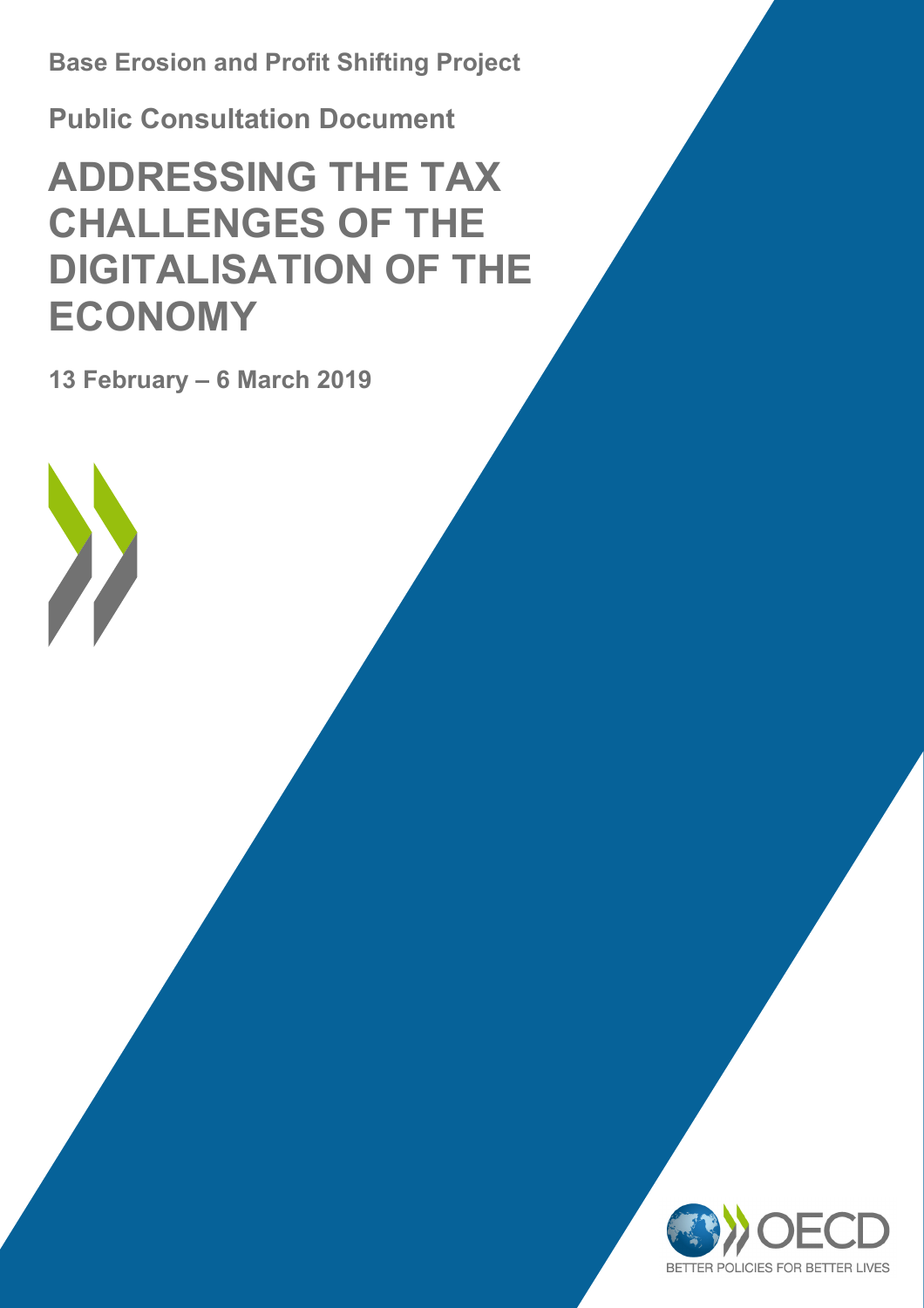OECD/G20 Base Erosion and Profit Shifting Project

# **Addressing the Tax Challenges of the Digitalisation of the Economy**

Public Consultation Document

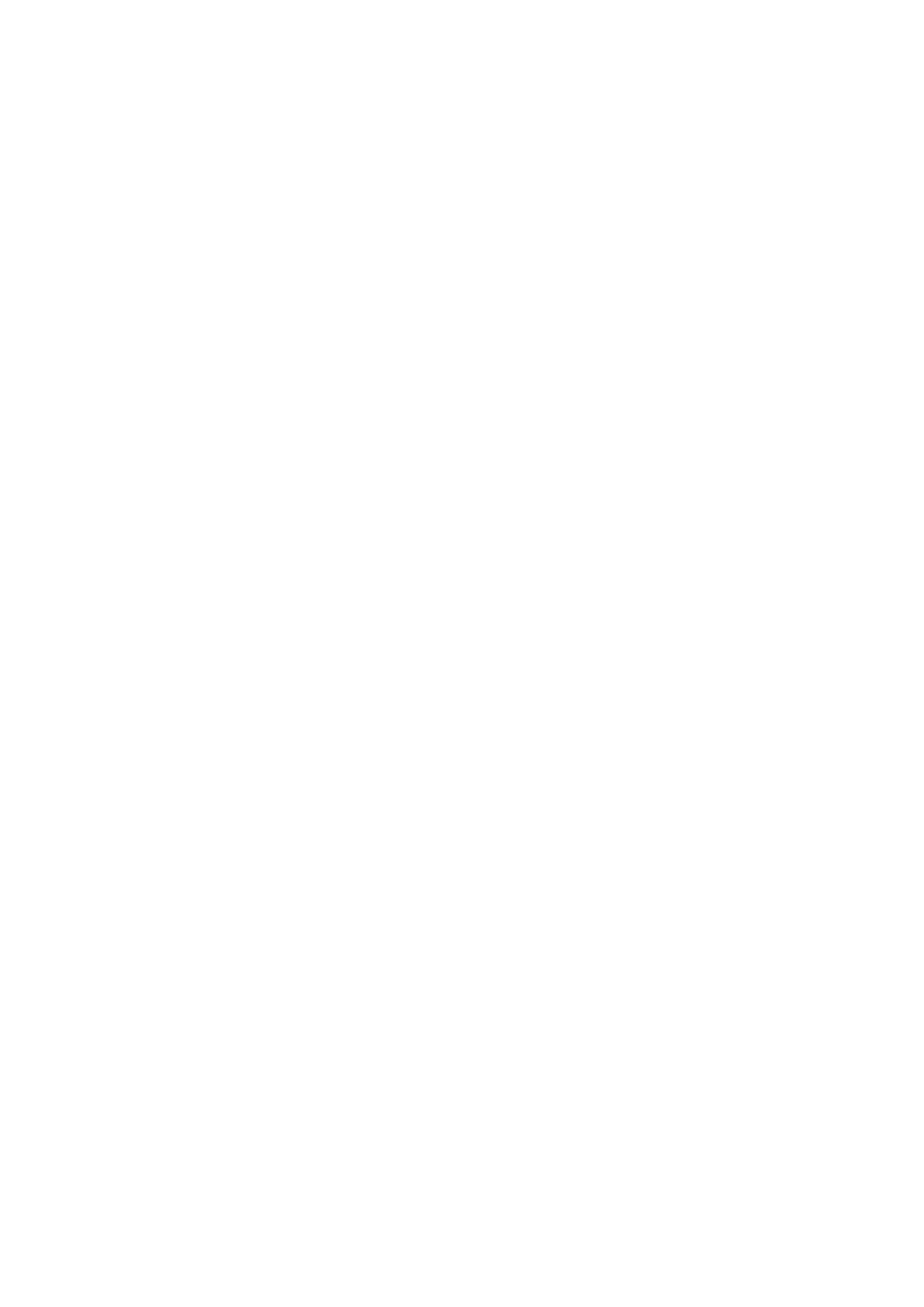### *Public Consultation Document*

Following a mandate by G20 Finance Ministers in March 2017, the Inclusive Framework on BEPS, working through its Task Force on the Digital Economy (TFDE), delivered an Interim Report in March 2018, *Tax Challenges Arising from Digitalisation – Interim Report 2018*. One of the important conclusions of this report is that members agreed to review the impact of digitalisation on nexus and profit allocation rules and committed to continue working together towards a final report in 2020 aimed at providing a consensusbased long-term solution, with an update in 2019.

Since the delivery of the Interim Report, the Inclusive Framework further intensified its work and several proposals emerged that could form part of a long-term solution to the broader challenges arising from the digitalisation of the economy and the remaining BEPS issues. The work on these proposals is being conducted on a "without prejudice" basis; their examination does not represent a commitment of any member of the Inclusive Framework beyond exploring these proposals. In this context, the Inclusive Framework agreed to hold a public consultation on possible solutions to the tax challenges arising from the digitalisation of the economy on 13 and 14 March 2019 at the OECD Conference Centre in Paris, France. The objective is to provide external stakeholders an opportunity to provide input early in the process and to benefit from that input.

As part of this public consultation, this consultation document describes the proposals discussed by the Inclusive Framework at a high level and seeks comments from the public on a number of policy issues and technical aspects. The comments provided will assist members of the Inclusive Framework in the development of a solution for its final report to the G20 in 2020.

Interested parties are invited to send their comments on this consultation document. Comments should be sent by **6 March 2019** at the latest by e-mail to [TFDE@oecd.org](mailto:TFDE@oecd.org) in Word format (in order to facilitate their distribution to government officials). They should be addressed to the Tax Policy and Statistics Division, Centre for Tax Policy and Administration.

Please note that all comments on this discussion draft will be made publicly available. Comments submitted in the name of a collective "grouping" or "coalition", or by any person submitting comments on behalf of another person or group of persons, should identify all enterprises or individuals who are members of that collective group, or the person(s) on whose behalf the commentator(s) are acting. Speakers and other participants at the upcoming public consultation in Paris will be selected from among those providing timely written comments on this consultation document. Registration details for the public consultation will be published on the OECD website in March.

**The proposals included in this consultation document do not represent the consensus views of the Inclusive Framework, the Committee on Fiscal Affairs (CFA) or their subsidiary bodies. Instead, they intend to provide stakeholders with substantive proposals for analysis and comment.**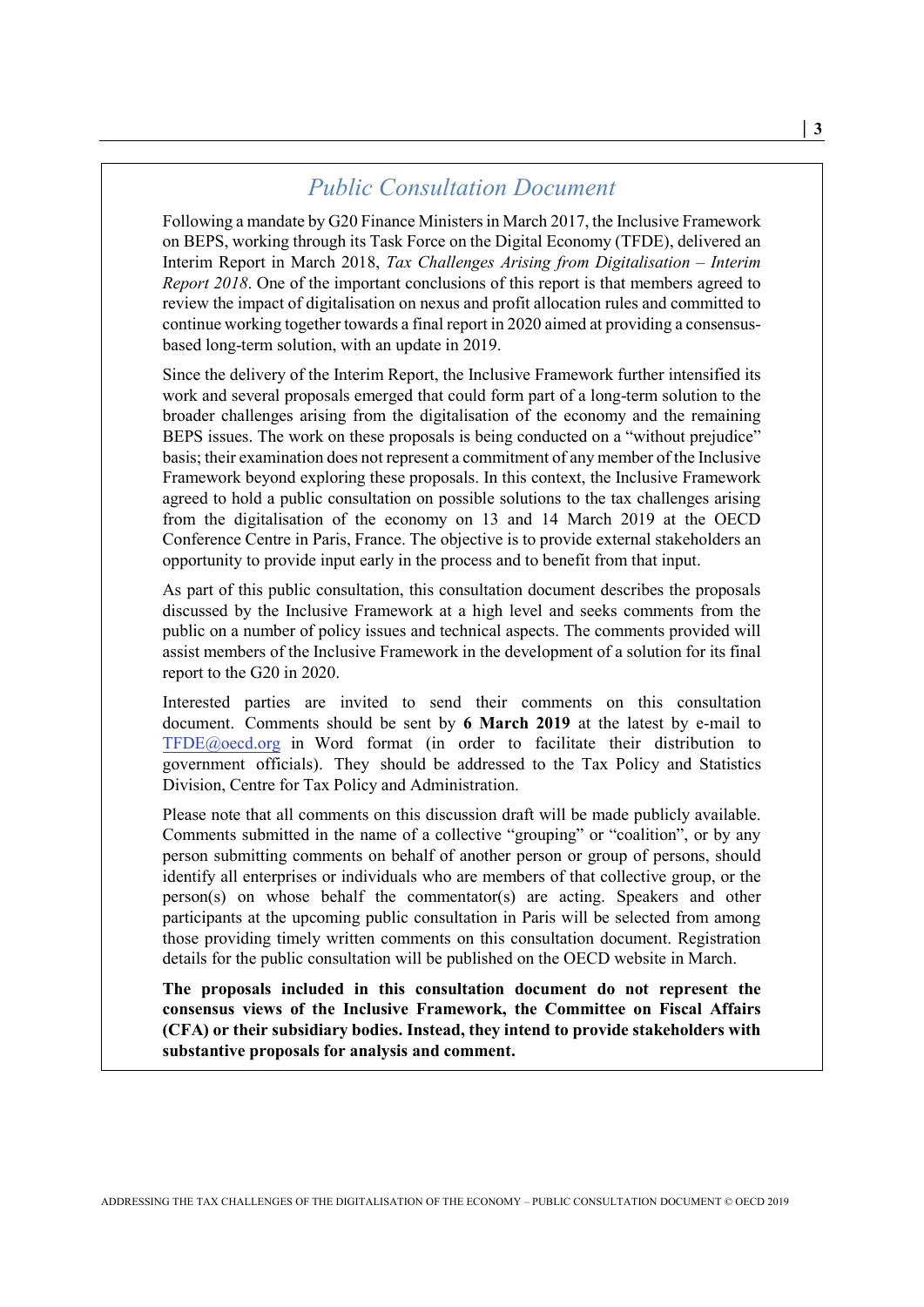## Table of contents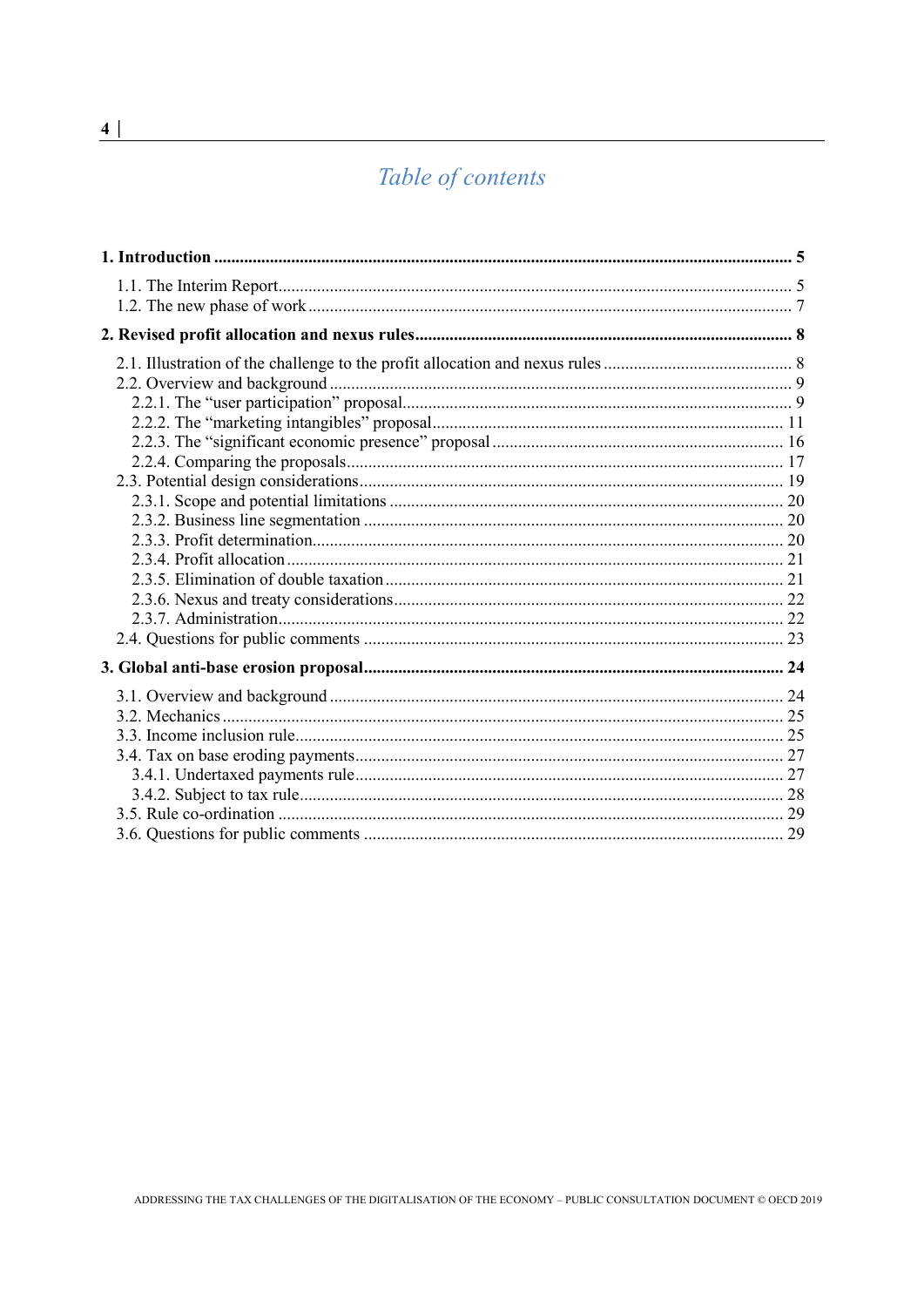#### **1. Introduction**

<span id="page-5-0"></span>1. The tax challenges arising from the digitalisation of the economy were identified as one of the main areas of focus of the Base Erosion and Profit Shifting (BEPS) Action Plan, leading to the 2015 BEPS Action 1 Report on *Addressing the Tax Challenges of the Digital Economy* (the Action [1](#page-5-2) Report).<sup>1</sup> The Action 1 Report recognised that digitalisation and some of the business models that it facilitates present important challenges for international taxation. The report also acknowledged that it would be difficult, if not impossible, to 'ring-fence' the digital economy from the rest of the economy for tax purposes because of the increasingly pervasive nature of digitalisation. It highlighted the ways in which digitalisation had exacerbated BEPS issues, but also noted that the measures proposed under the other BEPS Actions were likely to have a significant impact in this regard. In addition, the Action 1 Report observed that beyond BEPS, digitalisation raised a series of broader direct tax challenges, which it identified as data, nexus and characterisation. These challenges chiefly relate to the question of how taxing rights on income generated from cross-border activities in the digital age should be allocated among countries. While identifying a number of proposals to address these concerns, none were ultimately recommended. After the release of the OECD/G20 BEPS package, countries agreed to renew the mandate of the Task Force on the Digital Economy (TFDE) and continue to monitor developments in respect of digitalisation.

#### <span id="page-5-1"></span>**1.1. The Interim Report**

2. In March 2017, the G20 Finance Ministers mandated the TFDE, through the Inclusive Framework on BEPS, to deliver an interim report on the implications of digitalisation for taxation by April 2018 and a final report in 2020. The interim report, *Tax Challenges Arising from Digitalisation – Interim Report [2](#page-5-3)018* (the Interim Report)<sup>2</sup> was agreed by all members of the Inclusive Framework and delivered to the G20 in March 2018. Building on the Action 1 Report, the Interim Report reflects among other things the progress made by the TFDE and the Inclusive Framework since 2015 in considering the two previously identified direct tax issues, namely the exacerbated BEPS issues and the broader tax challenges.

3. On the former issue, related to the impact of digitalisation on BEPS issues, the Interim Report took stock of progress made in the implementation of the BEPS package, and its impact on the various challenges raised by digitalisation. The Interim Report noted that despite the fact that only a small number of BEPS measures were minimum standards and that many of the BEPS measures have only recently been introduced, there was evidence that countries already had gone a long way in achieving a widespread implementation of the various BEPS measures, and that this was already having an impact. In reaction to BEPS Actions 8-10, for example, some multinational enterprises (MNE groups) have realigned their tax arrangements with real economic activity by reconsidering

<span id="page-5-3"></span>ADDRESSING THE TAX CHALLENGES OF THE DIGITALISATION OF THE ECONOMY – PUBLIC CONSULTATION DOCUMENT © OECD 2019

<span id="page-5-2"></span> <sup>1</sup> OECD (2015), *Addressing the Tax Challenges of the Digital Economy*, Action 1 - 2015 Final Report, OECD/G20 Base Erosion and Profit Shifting Project, OECD Publishing, Paris.

<sup>2</sup> OECD (2018), *Tax Challenges Arising from Digitalisation – Interim Report 2018*, Inclusive Framework on BEPS, OECD/G20 Base Erosion and Profit Shifting Project, OECD Publishing, Paris.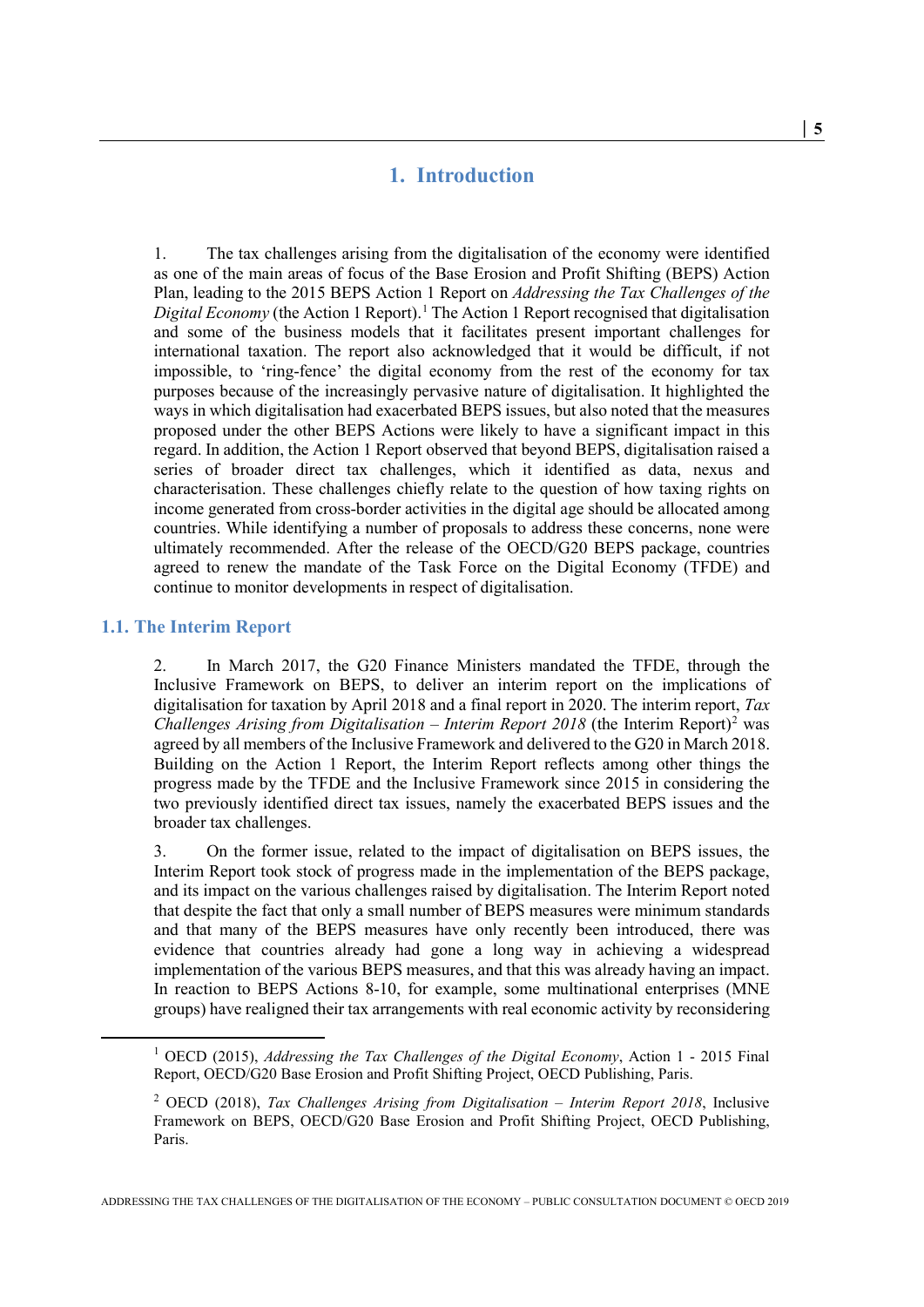their transfer pricing positions and by relocating and on-shoring valuable intangible assets. In addition, several highly digitalised MNE groups have also changed their distribution models, which were based on remote sales, to local "buy-sell" distributors in response to the work on BEPS Action 7. In connection with the remaining BEPS challenges, some countries highlighted the risks that even after such a restructuring digitalised MNE groups would be able to use local limited risk distributors to justify only minimal tax in the market jurisdiction, while being able to shift a disproportionately high amount of profit to a small number of affiliates in remote locations provided there is a correlation with a certain level of physical activity (e.g. functions that control risks and functions relating to the development, enhancement, maintenance, protection and exploitation of intangibles (DEMPE)). These countries were concerned that while the BEPS project had significantly contributed to realigning income from intangibles with value creation, notably by putting greater emphasis on real economic activities (e.g. Action 5, Actions 8-10), and by taking a more holistic approach to the review of cross-border transactions (e.g. Action 13), risks remain for highly mobile intangible income-producing factors which can be shifted into low-tax environments based on contractual allocations accompanied by a relatively modest level of decision-making capacity. These risks can arise for highly digitalised MNE groups as well as for MNE groups with more traditional business models.

4. As regards the broader tax challenges relating to the allocation of taxing rights, the Interim Report first provided an in-depth analysis of new and changing business models in the context of digitalisation. This enabled the identification of three characteristics that are frequently observed in certain highly digitalised business models, and the discussion of their implications for the existing profit allocation and nexus rules. *Scale without mass* impacts the distribution of taxing rights over time by reducing the number of jurisdictions where a taxing right can be asserted over a business's profits. A *heavy reliance on intangible assets* strains the rules for allocating income from intangible assets among different parts of an MNE group, creating uncertainties and opportunities for locating income in low or no tax entities. *Data and user participation* poses challenges to the existing nexus and profit allocation rules, especially in situations where the highly digitalised business that exploits the data and user-generated content has little or no taxable presence in the jurisdiction where the users are located. It was noted, however, that countries had different views on the scale and nature of these challenges, and in particular on the question of whether, and to what extent, these challenges should result in changes to the international tax rules. The Interim Report described these countries as falling into three groups, which ranged from countries that considered that there was a need to change existing profit allocation and nexus rules (i.e. first and second group) to countries that considered that no action was needed beyond addressing BEPS issues (i.e. third group).<sup>[3](#page-6-0)</sup>

<span id="page-6-0"></span><sup>&</sup>lt;sup>3</sup> The first group considered that the reliance on data and user participation may lead to misalignments between the location in which profits are taxed and the location in which value is created. This first group saw the challenge as confined to certain business models, and did not see the case for wide-ranging changes that would alter the principles underpinning the existing tax system. A second group of countries took the view that the ongoing digital transformation of the economy, and more generally trends associated with globalisation, presented challenges to the continued effectiveness of the existing profit allocation and nexus rules. Importantly, for this group of countries, these challenges were not exclusive or specific to highly digitalised business models. Finally, there was a third group of countries which was supportive of the existing the international tax system and did not see the need for any significant reform of the profit allocation and nexus rules. These countries considered that the BEPS package had largely addressed the concerns of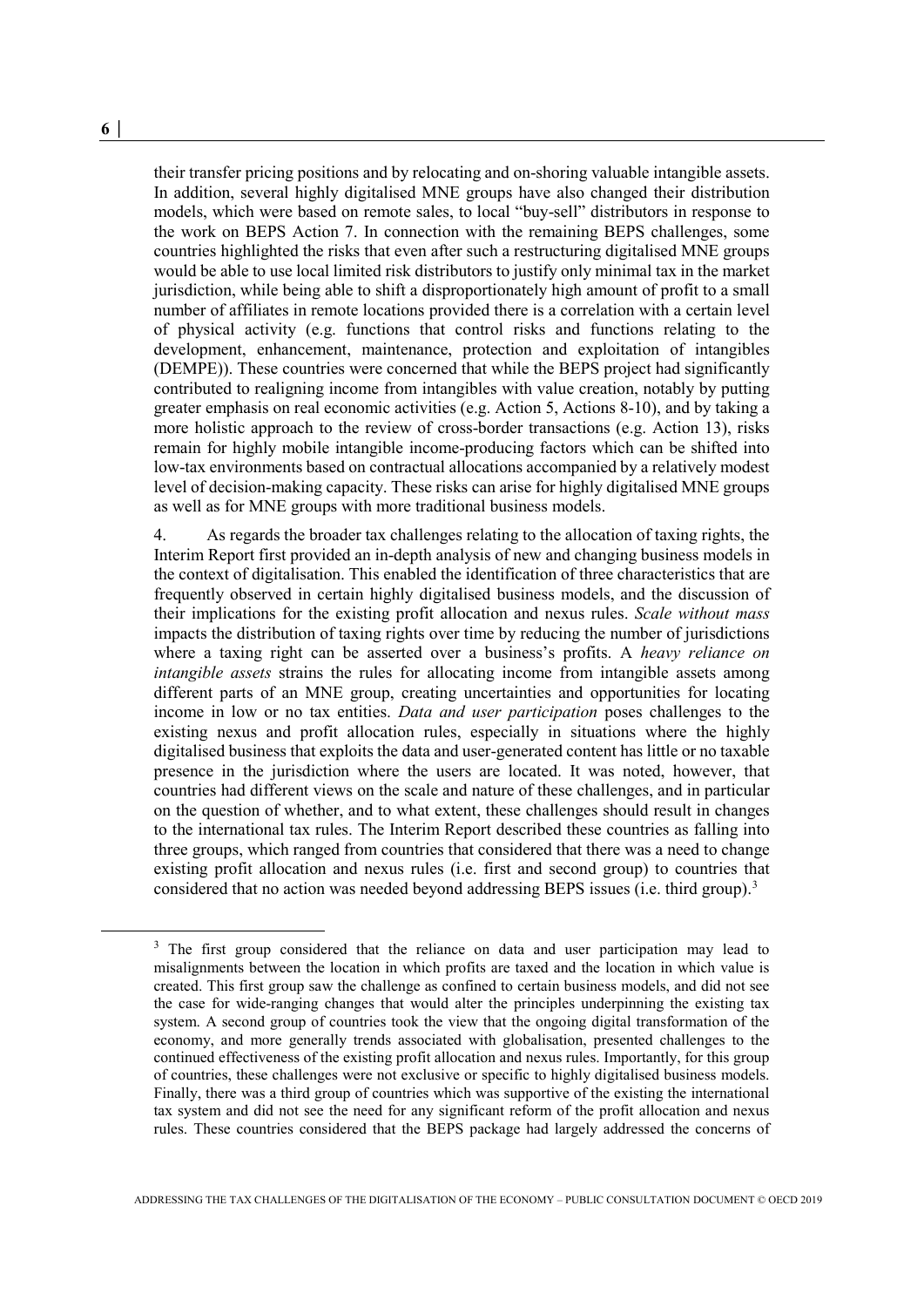5. In this context, the members of the Inclusive Framework committed to continue working together towards a consensus-based solution with the goal of producing a final report in 2020, with an update to the G20 in 2019. The work would therefore need to focus on the two outstanding issues posed by a rapidly digitalising economy: ongoing work on remaining BEPS challenges as well as a coherent and concurrent review of the nexus and profit allocation rules, including an exploration of the feasibility of different technical solutions that are consistent with the principle of aligning profits with underlying economic activities and value creation.

#### <span id="page-7-0"></span>**1.2. The new phase of work**

 $\overline{a}$ 

6. Conscious of the G20 time frame and the significance of the issue, the Inclusive Framework and the TFDE further intensified their work since the delivery of the Interim Report. The TFDE met in July 2018, and at that meeting some members made suggestions on how the work could be taken forward to achieve progress towards a consensus-based solution. These proposals were conceived in light of the two interrelated challenges identified in the Action 1 Report and the Interim Report. Some proposals focused on the allocation of taxing rights (the "broader tax challenges") by suggesting modifications to the rules on profit allocation and nexus based on the concept of user contribution or marketing intangibles. Another proposal focused more on unresolved BEPS issues.

7. Following the July meeting, the Inclusive Framework agreed to continue developing these proposals on a "without prejudice" basis, and to consider how the gaps between the different positions identified in the Interim Report could be bridged, taking into consideration the overlaps that exist between the BEPS issues exacerbated by digitalisation and the broader tax challenges. The result of this effort is presented in this consultation document, which sets out a number of proposals which could form part of a long term solution to the broader challenges arising from the digitalisation of the economy and the remaining BEPS issues. The proposals are at the policy design phase and, therefore, their description has been kept at a high level.

8. While the two issues of the ongoing work on remaining BEPS challenges and a concurrent review of the profit allocation and nexus rules are distinct, they intersect and a solution that seeks to address them both could have a mutually reinforcing effect. Therefore both issues should be discussed and explored in parallel.

9. Section 2 of this note describes proposals related to the "broader tax challenges" to the existing profit allocation and nexus rules. It discusses policy proposals that would modify those rules based on the concepts of user participation, marketing intangibles and/or the concept of significant economic presence. It sets out their policy rationale and "mechanics", i.e. the basic design features of a possible set of rules. Section 3 describes proposals related to remaining BEPS concerns and explores two sets of interlocking rules designed to give jurisdictions a remedy in cases where income is subject to no or only very low taxation. These rules would effectively give jurisdictions the right to "tax back" profits that are taxed only at low effective tax rates.

**│ 7**

double non-taxation, but acknowledged that it was still too early to fully assess the impact of all the BEPS measures (see Interim Report, par. 388-394).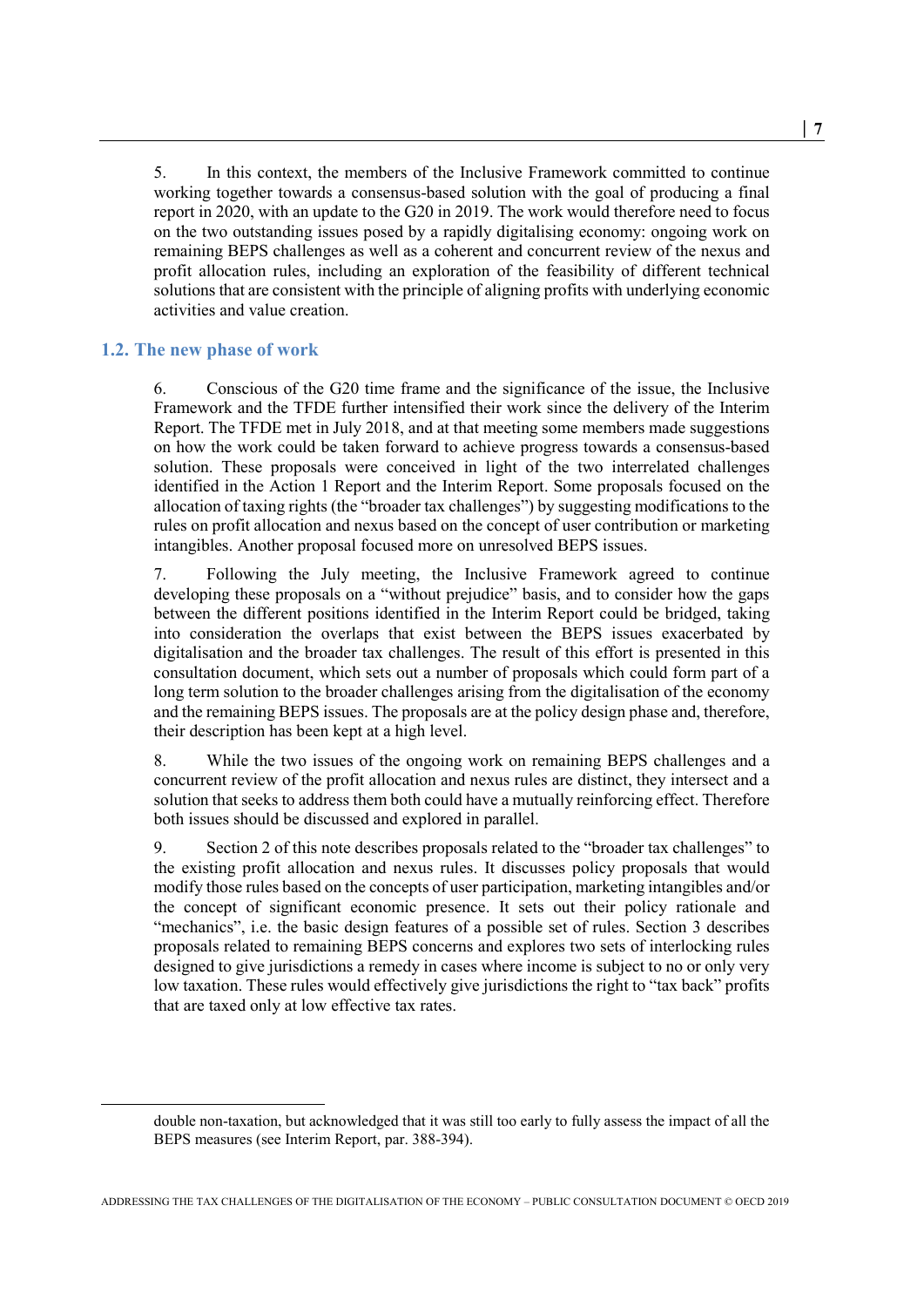### **2. Revised profit allocation and nexus rules**

<span id="page-8-0"></span>10. This part first sets forth an illustration of the challenges that members have identified with the existing profit allocation and nexus rules. It then discusses three proposals being examined by the Inclusive Framework to address such challenges. These proposals would require fundamental changes to both the profit allocation and nexus rules and expand the taxing rights of user and market jurisdictions. These proposals have important differences, including the justifications put forward for the reallocation of taxing rights, and the businesses for which that change in profit allocation would be relevant.

11. However, these proposals have the same over-arching objective, which is to recognise, from different perspectives, value created by a business's activity or participation in user/market jurisdictions that is not recognised in the current framework for allocating profits. Some of these proposals share important structural commonalities to achieve the aforementioned objective, such as a mechanism based on residual profit allocation for the proposals based on the concepts of "user participation" and "marketing intangibles". Hence, while all the proposals are being explored on their individual merits, the Inclusive Framework is also considering some common design issues and how some of those proposals could be framed in a more aligned manner.

#### <span id="page-8-1"></span>**2.1. Illustration of the challenge to the profit allocation and nexus rules**

12. The three characteristics identified in the Interim Report – scale without mass, a heavy reliance on intangible assets, and the role of data and user participation – work together to enable highly digitalised businesses to create value by activities closely linked with a jurisdiction without needing to establish a physical presence. For example, some highly digitalised business models may solicit substantial contributions to, and active utilisation of, a web-based platform by a jurisdiction's residents, generating substantial value for a business but, under the current tax rules, that jurisdiction may not have a taxing right over any of that business's income. Some of these business models may facilitate large numbers of transactions between persons within the same country, similarly generating value for the business without creating any taxing right for the user or market jurisdiction – notwithstanding the highly localised impact of the utilisation of the platform. This "remote" participation in the domestic economy enabled by digital means but without a taxable physical presence is often seen as the key issue in the digital tax debate.

13. However, any solution that seeks to address nexus must also address the closelyrelated issue of profit allocation, or it is bound to fail – with likely increases in uncertainty and controversy without a meaningful increase in income allocation. This can easily be demonstrated by developments already taking place on the ground: in response to the BEPS package (including Action 7), some MNE groups with highly digitalised business models were able to establish local affiliates in market jurisdictions, especially in those jurisdictions constituting the businesses' larger markets. However, the local affiliates are commonly structured to have no ownership interest in intangible assets, not to perform DEMPE functions, and not to assume any risks related to such assets. Accordingly, only a modest return may be allocated to these "limited risk distributors," or LRDs. Thus, without effective changes to profit allocation rules, an MNE group may seek to sidestep the nexus issue by establishing local affiliates that are not entitled to an appropriate share of the group's profit.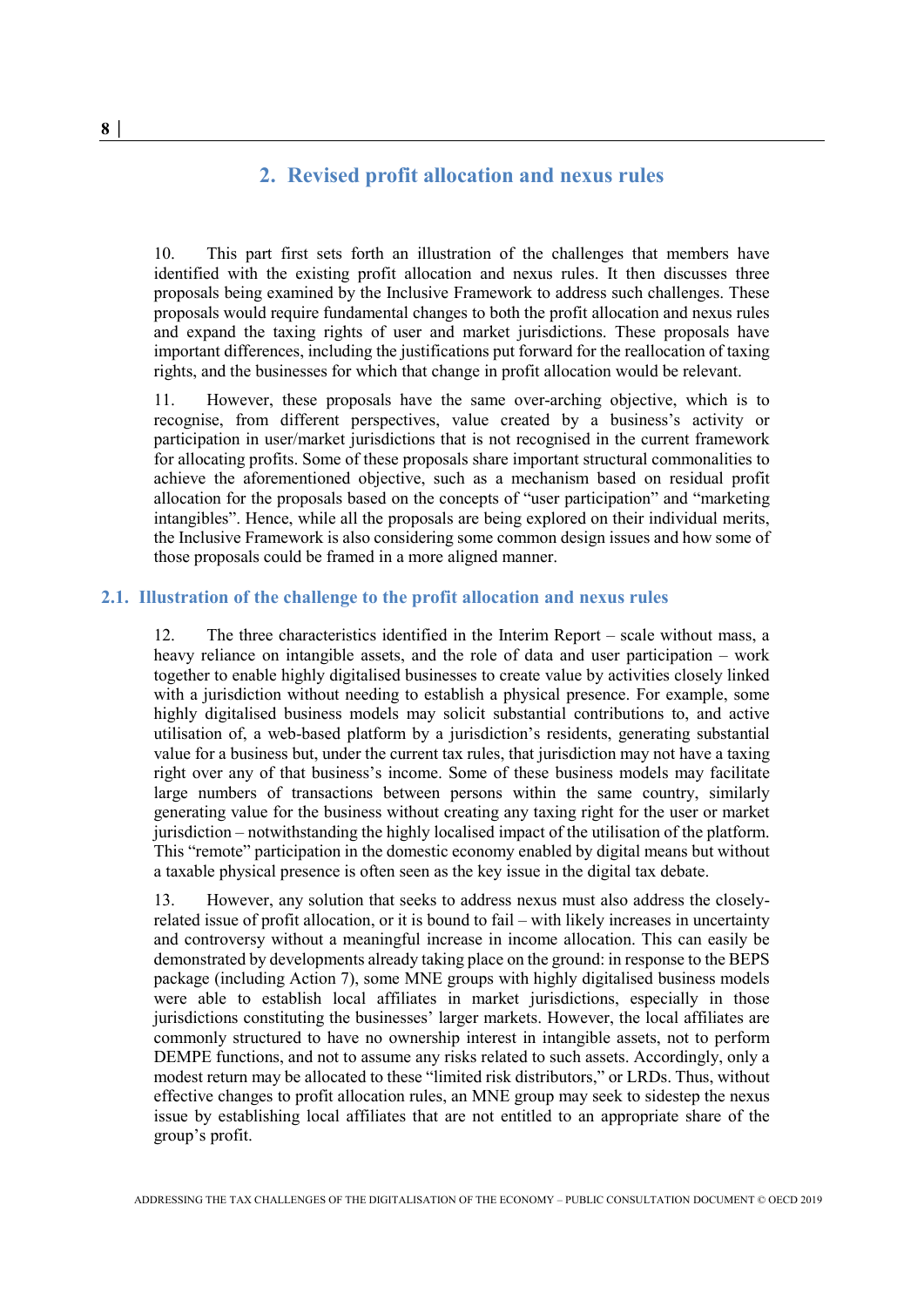14. Finally, if "remote" participation in the absence of a taxable physical presence, or in the absence of one that attracts substantial taxable profits, is considered to be a concern in relation to certain highly digitalised businesses, there is an important question as to whether this concern is not relevant to a broader set of businesses – for example, businesses that, due to digitalisation and changes in the global economy, can build their brand, develop an engaged customer base and create value in the absence of local activities or in the absence of local activities that attract a significant share of taxable profits. In other words, to the extent the current rules are seen as under-allocating income to particular jurisdictions due to the ability of highly digitalised businesses to remotely and non-physically participate in those jurisdictions, horizontal equity, design coherence and a level playing field suggest that consideration should be given to whether that policy concern (and reforms to address that concern) are relevant also to more traditional businesses.

15. Against this background, some members of the Inclusive Framework have made proposals, further discussed below, that focus on value creation in the user/market jurisdiction that is not recognised in the current framework for allocating taxing rights and taxable profits.

#### <span id="page-9-0"></span>**2.2. Overview and background**

16. The Inclusive Framework is currently examining three proposals for revising the profit allocation and nexus rules in response to these challenges posed by digitalisation. These three proposals, which seek to expand the taxing rights of the user or market jurisdiction, are discussed in further detail below. To date, the discussion has focused primarily on two of these proposals, the user participation proposal and the marketing intangible proposal, where a number of commonalities emerged. A detailed discussion of the concept of significant economic presence is also taking place, but this concept was revisited more recently.

#### <span id="page-9-1"></span>*2.2.1. The "user participation" proposal*

17. One proposal currently discussed focuses on the value created by certain highly digitalised businesses through developing an active and engaged user base, and soliciting data and content contributions from them.

#### *Policy rationale*

18. This proposal is premised on the idea that soliciting the sustained engagement and active participation of users is a critical component of value creation for certain highly digitalised businesses. The activities and participation of these users contribute to the creation of the brand, the generation of valuable data, and the development of a critical mass of users which helps to establish market power.

19. This proposal contemplates that this source of value is most significant, on an absolute basis and relative to more traditional drivers of business value, for the following business models:

a. **Social media platforms:** These platforms are populated by user-generated content, with the volume and quality of that content a key factor in their ability to generate revenue from those users or from paid-for advertising targeted at those users. Social media platforms also benefit from the role users play in building a wider network of platform users, through their role in fostering connections and encouraging others to use the platform. A core business strategy will be to cultivate an active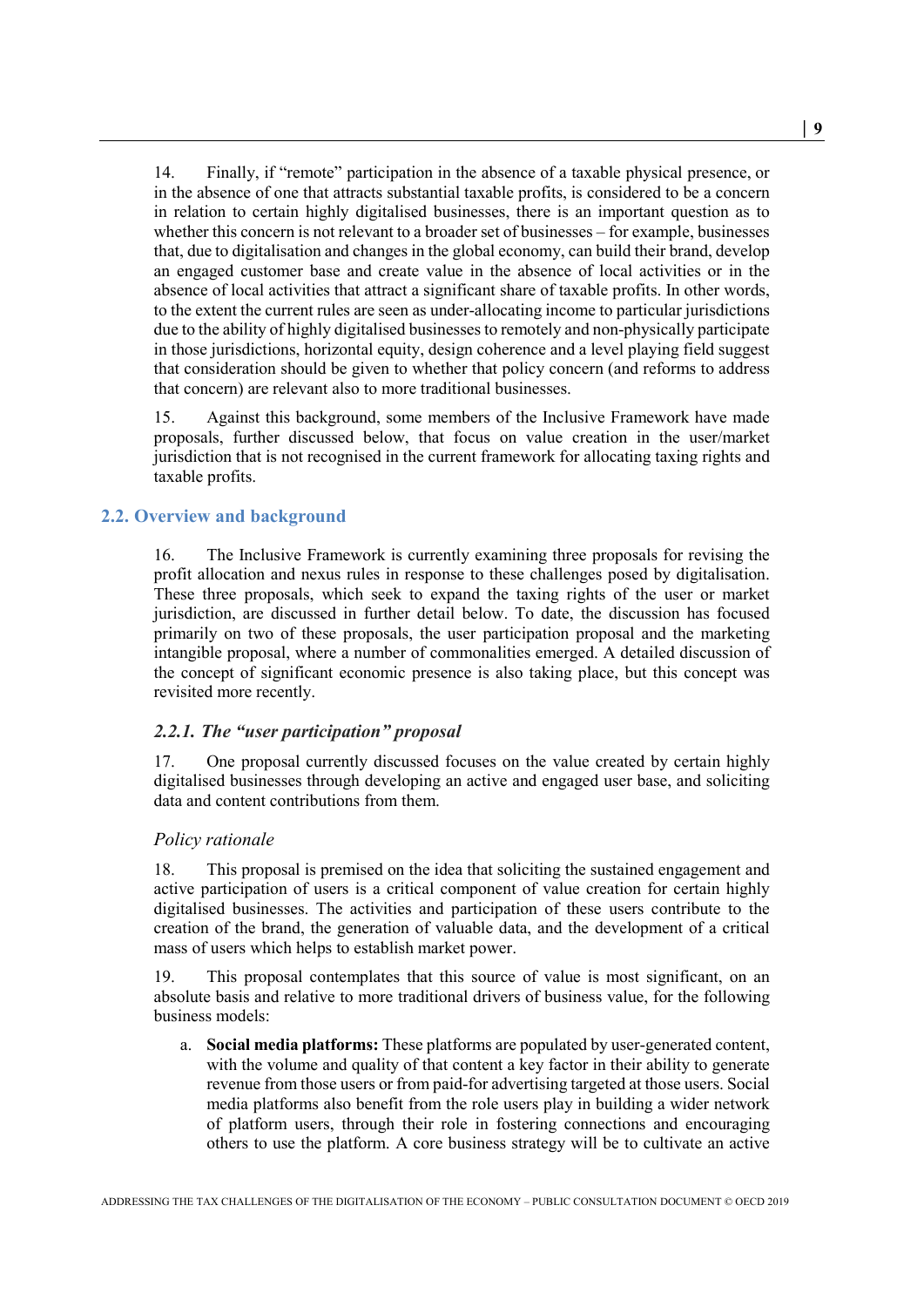user base and encourage them to proactively contribute content and spend time on the platform.

- b. **Search engines**: In a similar way to a social media platform, much of the content of a search engine is delivered, directly or indirectly, by users of that platform. The intensive monitoring of user data also allows the platform to tailor experiences to individual users, to indirectly improve platform performance for other users, and to earn revenue by selling advertising targeted at users based on their demonstrated interests.
- c. **Online marketplaces**: The success of an online marketplace is dependent on the size of the user network on either side of the platform, and the quality and diversity of goods/services those users are offering. A key business strategy will be to build, and encourage users to build, that network. Businesses will also enable and rely on users to play a role in regulating the quality of goods and services provided on the platform, such as by offering public reviews or providing feedback directly to the platform.

20. This value generated by user participation is not captured in user jurisdictions under the existing international tax framework, which focuses on the physical activities of a business itself in determining where profits should be allocated and the extent of the taxing rights of user jurisdictions. This results in businesses being able to generate significant value from a jurisdiction with a significant and engaged user base (user jurisdiction) without the profits they derive from that value being subject to local tax.

21. To better align profit allocation outcomes with value creation, the proposal seeks to revise profit allocation rules to accommodate the value creating activities of an active and engaged user base. In addition, the nexus rules would be revised so that the user jurisdictions would have the right to tax the additional profit allocable to them. However, this change in the rules would be limited to those business models which benefit from this type of user base. For businesses that have more traditional relationships with customers, there would be no change in the profit allocation or nexus rules.

#### *Mechanics*

22. The proposal would modify current profit allocation rules to require that, for certain businesses, an amount of profit be allocated to jurisdictions in which those businesses' active and participatory user bases are located, irrespective of whether those businesses have a local physical presence.

23. The proposal acknowledges the difficulties in using traditional transfer pricing methods for determining the amount of profit that should be allocated to a user jurisdiction. For example, it dismisses the idea that the value created by user activities can somehow be determined through the application of the arm's length principle, e.g. through hypothesising the user base as a separate enterprise and asking what return it would receive at arm's length in its dealings with other group entities.

24. It is instead proposed that the profit allocated to a user jurisdiction, in respect of the activities/participation of users, be calculated through a non-routine or residual profit split approach. This approach would, at a basic level, involve:

1. Calculating the residual or non-routine profit of a business, i.e. the profits that remain after routine activities have been allocated an arm's length return;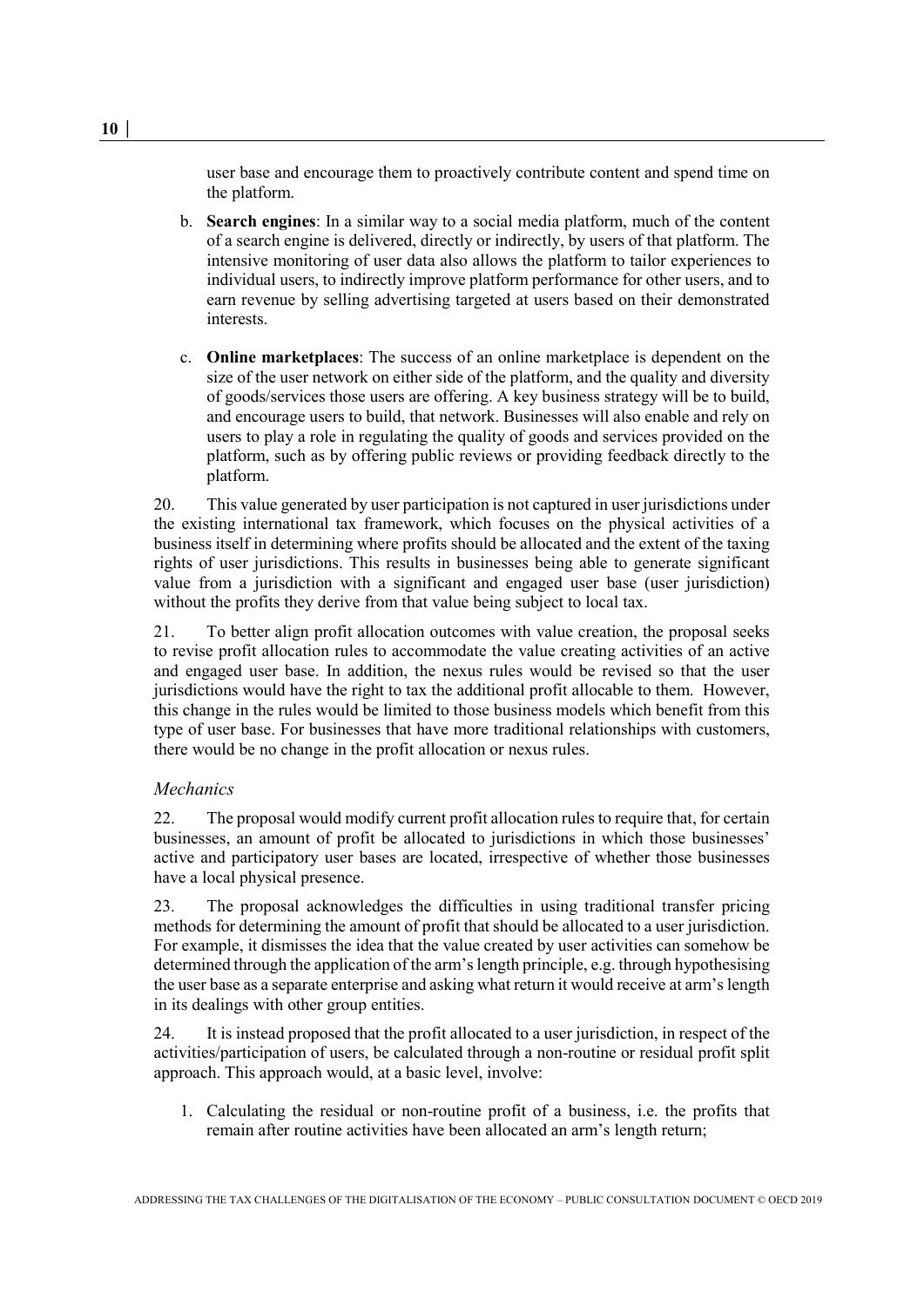- 2. Attributing a proportion of those profits to the value created by the activities of users, which could be determined through quantitative/qualitative information, or through a simple pre-agreed percentage;
- 3. Allocating those profits between the jurisdictions in which the business has users, based on an agreed allocation metric (e.g. revenues); and
- 4. Giving those jurisdictions a right to tax that profit, irrespective of whether the business has a taxable presence in their jurisdictions that meets the current nexus threshold.

25. Under this approach, the profit attributed to the routine activities of an MNE group would continue to be determined in accordance with current rules. The only effect of the proposal would be to reallocate a proportion of the non-routine profit of the business, from the entities that are currently realising that profit, to the jurisdictions in which users are located.

26. Significant challenges exist in calculating non-routine profit across an MNE group, and there would be additional difficulties in trying to calculate non-routine profit at the level of an individual business line, e.g. where user participation is considered a material driver of value for one business line within a multi-business line group.

27. To streamline its implementation, the proposal could rely on formulas that would approximate the value of users, and the users of each country, to a business. However, it is acknowledged that this would be a pragmatic approach for allocating profit to a novel driver of value, and one that helps to avoid disputes between countries based on their subjective view of value generated by user participation. The proposal could also be combined with a strong dispute resolution component to minimise additional controversy and double taxation.

28. It is proposed that this approach would be targeted at highly digitalised businesses for which user participation is seen to represent a significant contribution to value creation. That would include, and perhaps be limited to, social media businesses, search engines and online marketplaces. The proposal could also incorporate a range of additional restrictions based on the size of the business to further reduce the administrative burden for tax administrations and taxpayers.

#### <span id="page-11-0"></span>*2.2.2. The "marketing intangibles" proposal*

29. Another proposal under discussion is based on the concept of marketing intangibles.[4](#page-11-1) Like the user participation proposal, it would change the profit allocation and nexus rules. But unlike the user participation proposal, it would not be intended to apply only to a subset of highly digitalised businesses. Instead, it would have a wider scope in an effort to respond to the broader impact of the digitalisation on the economy.

<span id="page-11-1"></span><sup>&</sup>lt;sup>4</sup> The term "marketing intangibles" as used in this paper has the same meaning as is set forth in the OECD Transfer Pricing Guidelines: "*an intangible . . . that relates to marketing activities, aids in the commercial exploitation of a product or service and/or has an important promotional value for the product concerned. Depending on the context, marketing intangibles may include, for example, trademarks, trade names, customer lists, customer relationships, and proprietary market and customer data that is used or aids in marketing and selling goods or services to customers.*" (*OECD Transfer Pricing Guidelines for Multinational Enterprises and Tax Administrations 2017* (OECD TPG), p. 27).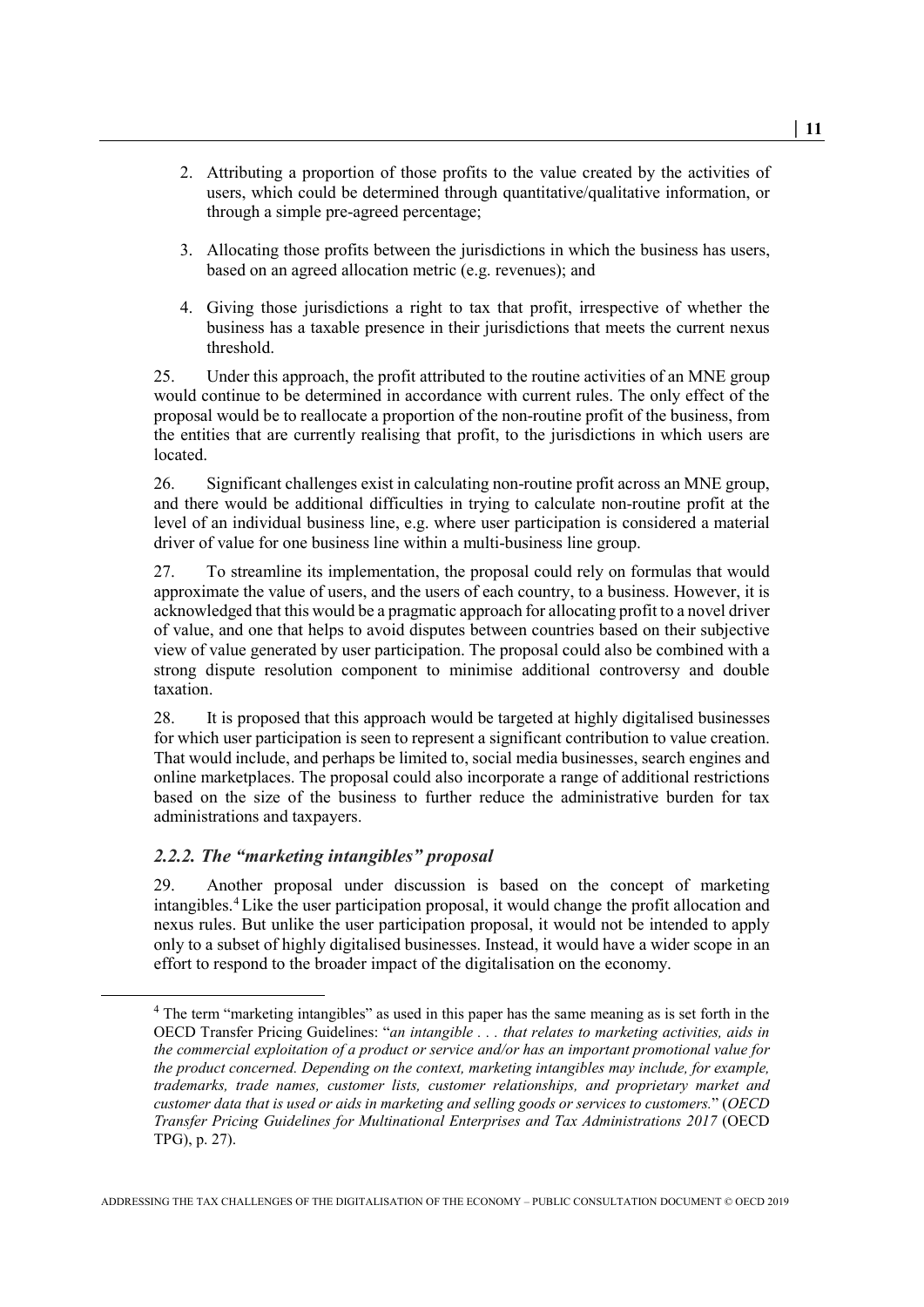#### *Policy rationale*

30. The marketing intangible proposal addresses a situation where an MNE group can essentially "reach into" a jurisdiction, either remotely or through a limited local presence (such as an LRD), to develop a user/customer base and other marketing intangibles. It sees an intrinsic functional link between marketing intangibles and the market jurisdiction.

31. This intrinsic functional link is seen as manifested in two different ways. First, some marketing intangibles, such as brand and trade name, are reflected in the favourable attitudes in the minds of customers and so can be seen to have been created in the market jurisdiction. Second, other marketing intangibles, such as customer data, customer relationships and customer lists are derived from activities targeted at customers and users in the market jurisdiction, supporting the treatment of such intangibles as being created in the market jurisdiction.

32. Taking into account this link between marketing intangibles and the market jurisdiction, the proposal would modify current transfer pricing and treaty rules to require marketing intangibles and risks associated with such intangibles to be allocated to the market jurisdiction. The proposal considers that the market jurisdiction would be entitled to tax some or all of the non-routine income properly associated with such intangibles and their attendant risks, while all other income would be allocated among members of the group based on existing transfer pricing principles.<sup>[5](#page-12-0)</sup> One consequence of this proposal is that market jurisdictions would be given a right to tax highly digitalised businesses – even in the absence of a taxable presence – given the importance of marketing intangibles for such business models.

33. The proposal is intended to be consistent with the principle of allocating profit based on the value creation by firms in that this positive attitude in the minds of customers is created by, and the customer information and data is acquired through, the active intervention of the firm in the market. It is thus different from favourable demand conditions in the market jurisdiction that exist independent of the actions of the firm – such as the existence of a stable population benefitting from a successful economy that provides them with the financial means to be able to buy the relevant product. While these aspects of demand obviously have economic relevance, they are not relevant for the allocation of a firm's profits under the general tax framework, which is based on a determination of how different activities by the firm contribute to its profits.

34. Unlike marketing intangibles, trade intangibles are seen as not similarly possessing an intrinsic functional link with market jurisdictions. A patent used to build an efficient car engine will allow it to achieve the same mileage in one country as it does in another, and does so regardless of who made it or who bought it.

35. The marketing intangible proposal would also help mitigate BEPS concerns. Although BEPS Actions 8-10 achieved significant progress, the shifting of income attributable to marketing intangibles may still be accomplished through the exercise of only a relatively modest degree of decision-making capacity outside the market jurisdiction. Where a local distribution affiliate is needed for business purposes, it may be structured as an LRD and attract only a modest amount of profit. The marketing intangibles that the LRD

<span id="page-12-0"></span> $<sup>5</sup>$  The marketing intangible concept could be designed to specially allocate to market jurisdictions</sup> only a portion of the non-routine income attributable to marketing intangibles, instead of all of it.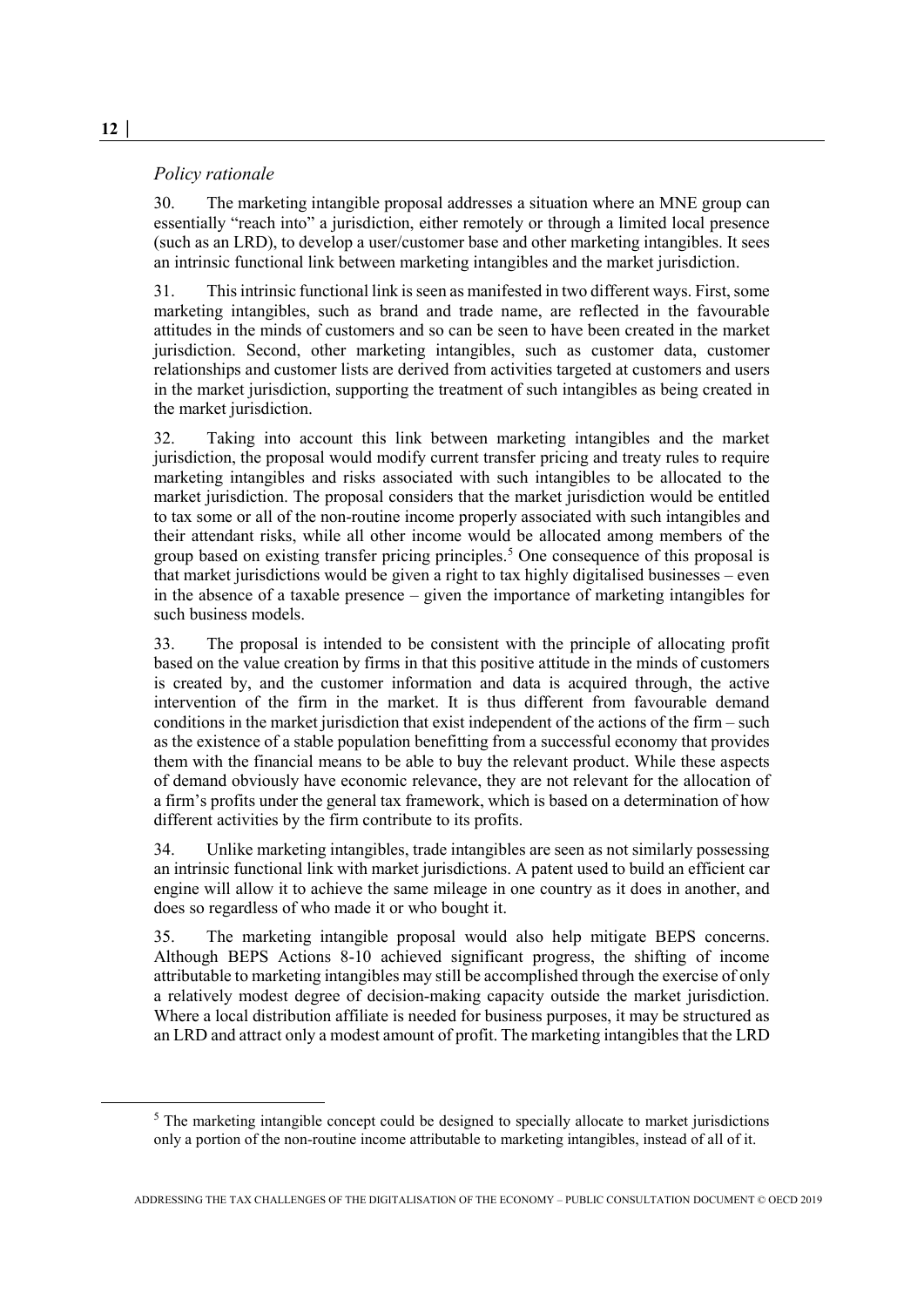uses in its distribution activities may be owned and controlled remotely, and accordingly all the profits attributable to those intangibles may be shifted out of the market jurisdiction.

36. Importantly also, the proposal maintains that the implications of BEPS Actions 8- 10 are different for marketing and trade intangibles. The proposal is premised on the view that MNE groups now have less ability to shift profits attributable to trade intangibles, which generally arise from substantial, observable activities arising in a specific location. In contrast, the proposal contemplates that the situation is significantly more challenging with respect to marketing intangibles, where the link between specific and substantial activities and the return is less readily apparent. Similar considerations also influenced the decision in the context of BEPS Action 5 to permit certain incentive regimes for trade intangibles but not for marketing intangibles.

37. While MNE groups for a long time have had the ability to capture marketing intangible profits outside the market jurisdiction in low tax jurisdictions, recent developments have enhanced their ability to do so which in turn justifies taking a fresh look at this point in time.

38. As discussed and agreed in the Interim Report, digitalisation is transforming the way our economy functions. The impact of digitalisation and the wider changes to business models and value chains, including lower communication and transportation costs, have increased the opportunities for a modern enterprise to reach and interact with customers in a given market either remotely or through a limited physical presence that does not attract substantial taxing rights in the market jurisdiction. For instance, online retailers with no or only a small physical presence in one country may develop a large user and customer base in that country and know more about these users' and customers' shopping preference than a local book shop around the corner. The same is increasingly true for many branded consumer goods companies either because they are directly and digitally engaged with their customers or because they do so via the intermediation of highly digitalised businesses, or both.

39. With consumers increasingly online, consumer-facing businesses need to be online, which in turn reduces the need for a physical presence or changes the nature of the physical presence in a way that reduces the market jurisdiction's taxing rights. Formerly, for a consumer business to invest successfully into a foreign market, develop a broad customer base, and create value would have typically required some physical proximity and a local presence involved in the sales and marketing effort; but this is no longer the case. Sales and marketing can be handled remotely with only shipment and fulfilment – limited risk distribution – still requiring a presence and even that may depend on the nature of the business, including applicable regulatory requirements. The more data on consumers that can be collected, analysed and exploited remotely through the use of digital technology, the easier it is to avoid exercising any of the DEMPE and related risk management functions in the market jurisdiction that under today's rules govern the allocation of income from marketing intangibles.

#### *Application to key fact patterns*

40. One way to understand the marketing intangible proposal is to consider its impact on three key fact patterns. The first is where a highly digitalised business derives revenue from sales and marketing activities targeting a particular market jurisdiction in which it does not have a taxable presence. In these situations, the proposal would allocate nonroutine profit attributable to the use of marketing intangibles related to the market jurisdiction to that jurisdiction, even in the absence of a taxable presence under existing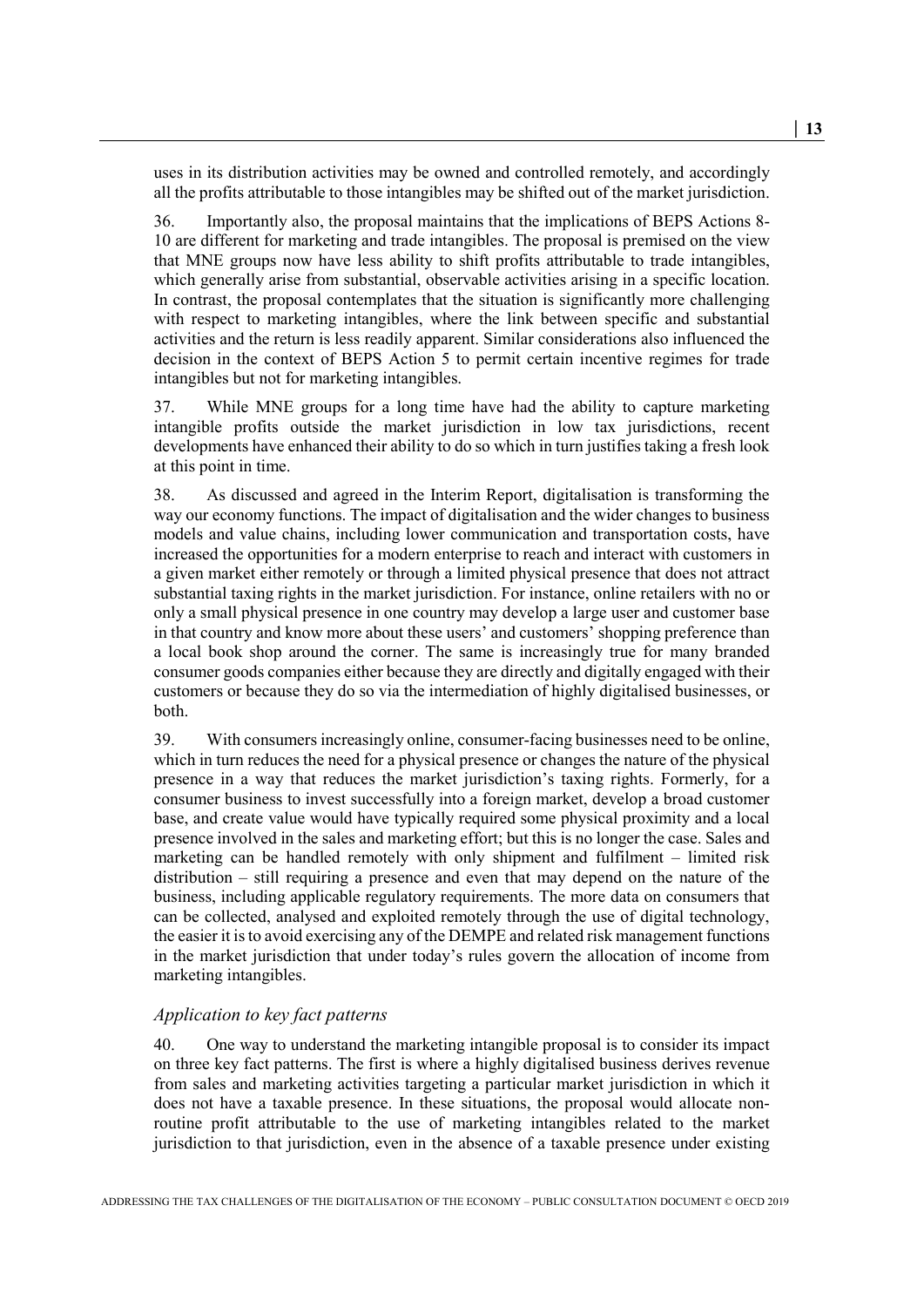rules. In the context of highly-digitalised businesses, such marketing intangibles may include, for example, marketing intangibles generated by the operation of a free search service, free email, free digital storage and the like.<sup>[6](#page-14-0)</sup> The proposal would also change the nexus rules to grant the market jurisdiction the right to tax this marketing intangible profit, even if the entity earning the profit would not have a taxable presence under existing nexus rules. Thus, despite a different conceptual starting point it would get to a result similar to that which would be achieved using the user participation proposal.

41. The second key fact pattern is where the same highly digitalised business has a local presence but operates it as an LRD. The marketing intangible proposal would provide that some or all of the non-routine profit allocable to marketing intangibles associated with the market jurisdiction would be taxable by that market jurisdiction. Further, it would ensure that the nexus rules allow the market jurisdiction to exercise a taxing right over this marketing intangible profit. This proposal would address the issue discussed above and frequently seen in the post-BEPS environment, in which a highly digitalised business establishes an LRD but the resulting profit allocable to the market jurisdiction is considered inappropriately small. Here again, the marketing intangible proposal should achieve a tax outcome broadly similar to that which would be achieved under the user participation proposal.

42. The final key fact pattern is a consumer product business not traditionally thought of as a highly-digitalised business, operating either remotely or through an LRD structure. Consistent with the broadly relevant motivation for the proposal, and to foster equity, coherence, and a level playing field, the proposal contemplates that changes to the profit allocation and nexus rules for situations involving highly digitalised businesses would need to apply equally to similarly-situated structures utilised by traditional consumer businesses. It is in this fact pattern that there remains a gap between the outcomes under the user participation and the marketing intangibles proposals.

#### *Mechanics*

43. The proposal would modify current profit allocation and nexus rules to require that the non-routine or residual income of the MNE group attributable to marketing intangibles and their attendant risks be allocated to the market jurisdiction. All other income, such as income attributable to technology-related intangibles generated by research and development and income attributable to routine functions, including routine marketing and distribution functions, would continue to be allocated based on existing profit allocation principles. This is because the latter is perceived to continue to produce results that are consistent with the objective of aligning taxable profits with value creation when applied to such businesses activities.

<span id="page-14-0"></span> <sup>6</sup> The definition of marketing intangibles in the OECD TPG includes: "customer lists, customer relationships, and proprietary market and customer data that is used or aids in marketing and selling goods or services to customers." Highly digitalised businesses have revolutionised the availability and depth of usable micro data on customers, potential customers, including their interests and preferences. Such consumer data is typically acquired in exchange for free services, such as free search functions, free emails etc. The marketing intangible proposal would conceptualise the acquisition of such data as an investment in marketing intangibles (i.e. customer lists and the like) which is then monetised either via the sale or other provision of such data to third parties as part of an advertising business model or used to enhance the sales of own goods and services. In addition, these consumer facing digitalised businesses will often have invested in community and wider brand positioning so as to enhance their subjective appreciation by their users.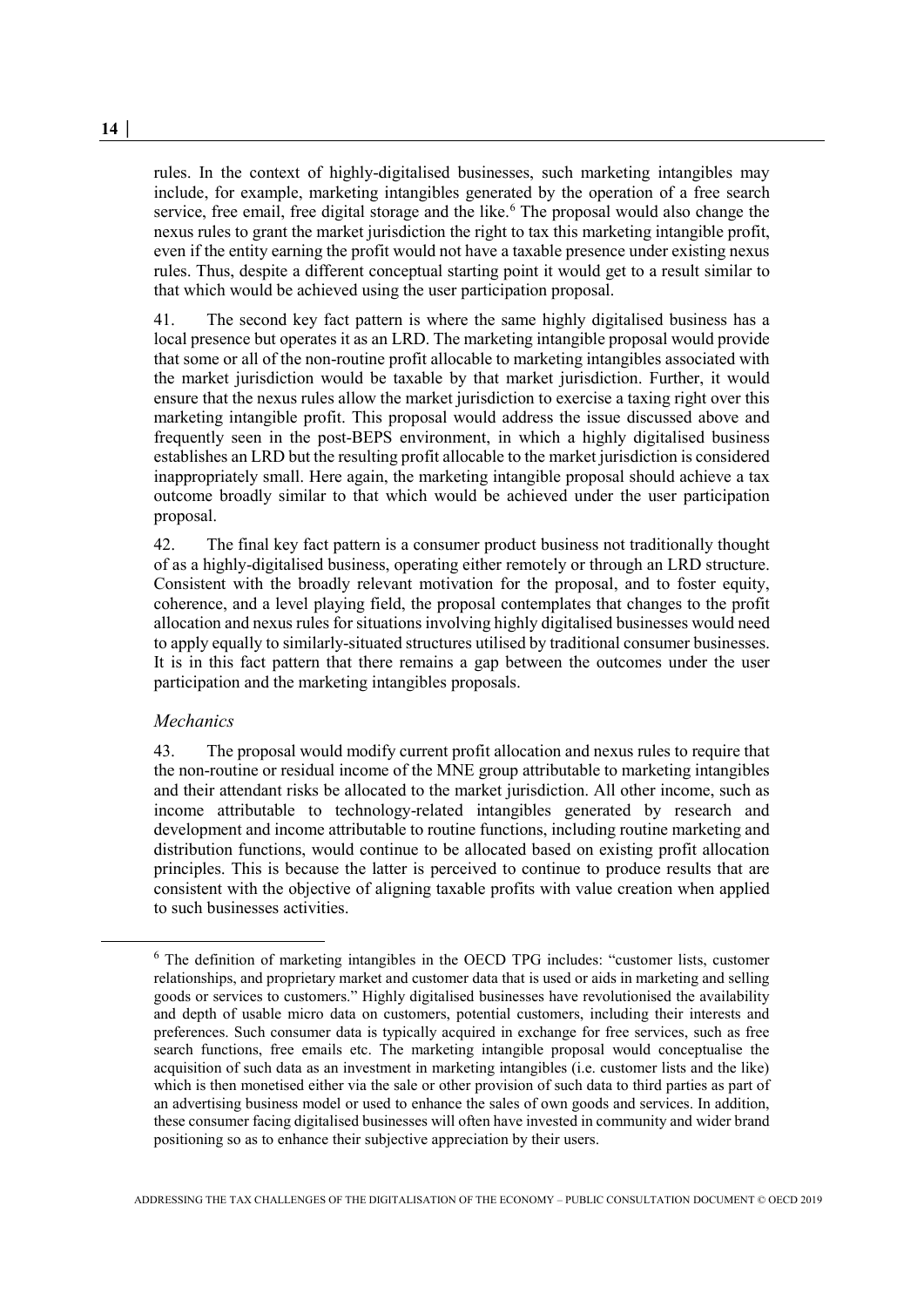44. The special allocation of some or all non-routine returns from marketing intangibles, and the related expansion of the market country's taxation rights, would apply regardless of which entity in the MNE group owns legal title to the marketing intangibles, regardless of which entities in the group factually perform or control DEMPE functions related to those intangibles (though as noted above, routine marketing functions would receive a routine return in the location where carried out), regardless of how risks related to the marketing intangibles would be allocated under existing transfer pricing rules, and regardless of how those rules would ordinarily allocate income related to the marketing intangibles and their associated risks. The proposal assumes that in many instances the type of MNE group to which this special allocation rule applies will already have a taxable presence in the market jurisdiction, but accepts that there will be instances where a taxing right would be assigned to the market jurisdiction in cases where no such right exists under the international tax rules as they stand, taking compliance and administrative cost considerations into account.

45. The allocation of non-routine or residual income between marketing intangibles and other income producing factors could be determined through different methods. One approach would be to apply normal transactional transfer pricing principles. Conceptually, the approach would be quite straightforward. First, marketing intangibles would need to be determined and then their contribution to profit would need to be determined under two sets of assumptions: (i) an assumption that the marketing intangibles (and their attendant risks) are allocated under the current rules; and (ii) an assumption that the marketing intangibles (and their attendant risks) are allocated to the market jurisdiction. This calculation could create a marketing intangible adjustment which would be the difference between those two numbers.

46. The income allocation would be dependent entirely on the facts of each case and the economic contribution to profits provided by the marketing intangibles. This would retain the existing rules requiring an identification of the specific marketing intangibles and a calculation of their contribution to profit.

47. Alternatively, the allocation could be done under a revised residual profit split analysis that uses more mechanical approximations. As with any residual profit split this would require a number of steps including the determination of relevant profit, the determination of routine functions and their compensation, the deduction of routine profit from total profit and finally the division of the remaining or "residual" profit. In this regard, there are different ways in which routine profit could be determined for purposes of computing the amount of non-routine income to be subject to the profit split, ranging from a full transfer pricing facts and circumstances analysis to a more mechanical approach (e.g. a mark-up on costs or on tangible assets). Second, and once the amount of routine profit is determined and subtracted from total profit, there are different ways of determining the portion of non-routine or residual profit attributable to marketing intangibles, ranging from, e.g., cost based methods (e.g. costs incurred to develop marketing intangibles versus costs incurred for R&D and trade intangibles) to more formulaic approaches (e.g. using fixed contribution percentages, which may differ by business model).

48. Once the amount of income attributable to marketing intangibles is determined it would be allocated to each market jurisdiction based on an agreed metric, such as sales or revenues. In this context revenue of MNE groups active in the advertising industry, as many digital businesses are, would be sourced not by reference to the residence of the payer but by reference to the customers that are targeted by the advertisement  $-e.g.,$  in the online platform context, generally the users of the platform.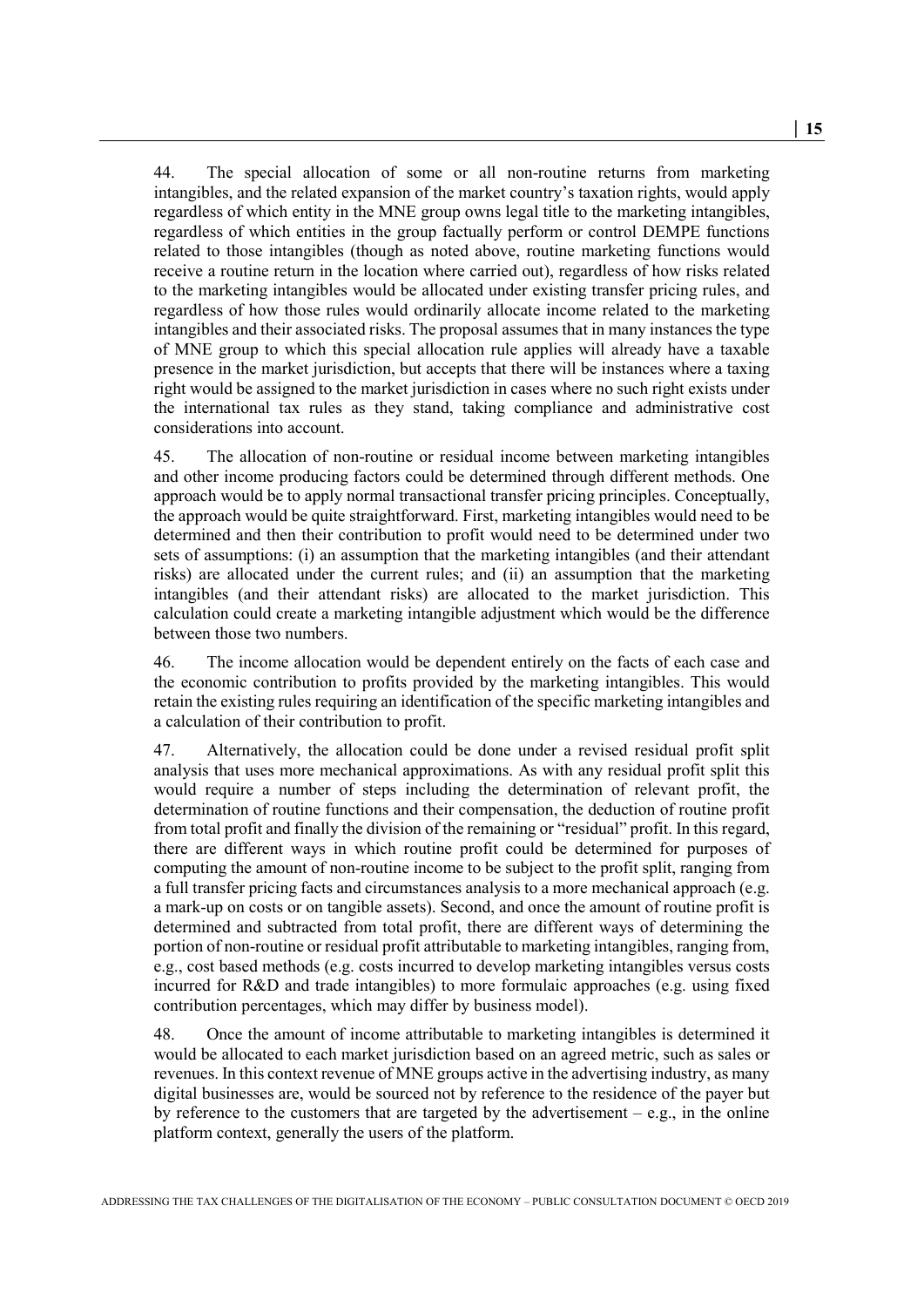49. To address concerns that the implementation of the proposal would result in significant controversy and double taxation for business, the proposal should offer taxpayers the possibility of early certainty on the taxation under this approach and come with a strong dispute resolution component.

#### <span id="page-16-0"></span>*2.2.3. The "significant economic presence" proposal*

50. The Inclusive Framework will also explore a proposal based on the concept of "significant economic presence" described in Section 7.6 of the Action 1 Report ("Developing options to address the broader direct tax challenges of the digital economy"). This proposal is motivated by the view that the digitalisation of the economy and other technological advances have enabled business enterprises to be heavily involved in the economic life of a jurisdiction without a significant physical presence. According to this view, these technological advances have rendered the existing nexus and profit allocation rules ineffective.

51. Under this proposal, a taxable presence in a jurisdiction would arise when a nonresident enterprise has a significant economic presence on the basis of factors that evidence a purposeful and sustained interaction with the jurisdiction via digital technology and other automated means. Revenue generated on a sustained basis is the basic factor, but such revenue would not be sufficient in isolation to establish nexus. Only when combined with other factors would revenue potentially be used to establish nexus in the form of a significant economic presence in the country concerned. In this context, one or more of the following factors may be considered relevant for constituting the kind of purposeful and sustained interaction with a jurisdiction via digital technology and other automated means that would be sufficient to create a significant economic presence: (1) the existence of a user base and the associated data input; (2) the volume of digital content derived from the jurisdiction; (3) billing and collection in local currency or with a local form of payment; (4) the maintenance of a website in a local language; (5) responsibility for the final delivery of goods to customers or the provision by the enterprise of other support services such as after-sales service or repairs and maintenance; or (6) sustained marketing and sales promotion activities, either online or otherwise, to attract customers. As noted in the Action 1 Report, a link would have to be established between the revenue-generating activity of the non-resident enterprise and its significant economic presence. Additional issues to address in respect of revenue as a factor would include the definition of the types of transactions that are to be covered and appropriate thresholds.

52. The proposal contemplates that the allocation of profit to a significant economic presence could be based on a fractional apportionment method, as discussed in Section 7.6.2.2 of the Action 1 Report. A fractional apportionment method would require the performance of three successive steps:

- 1. the definition of the tax base to be divided,
- 2. the determination of the allocation keys to divide that tax base, and
- 3. the weighting of these allocation keys.

53. The tax base could be determined by applying the global profit rate of the MNE group to the revenue (sales) generated in a particular jurisdiction. The tax base would be apportioned by taking into account factors such as sales, assets and employees. In addition, this proposal contemplates that for those businesses for which users meaningfully contribute to the value creation process, users would also be taken into account in apportioning income.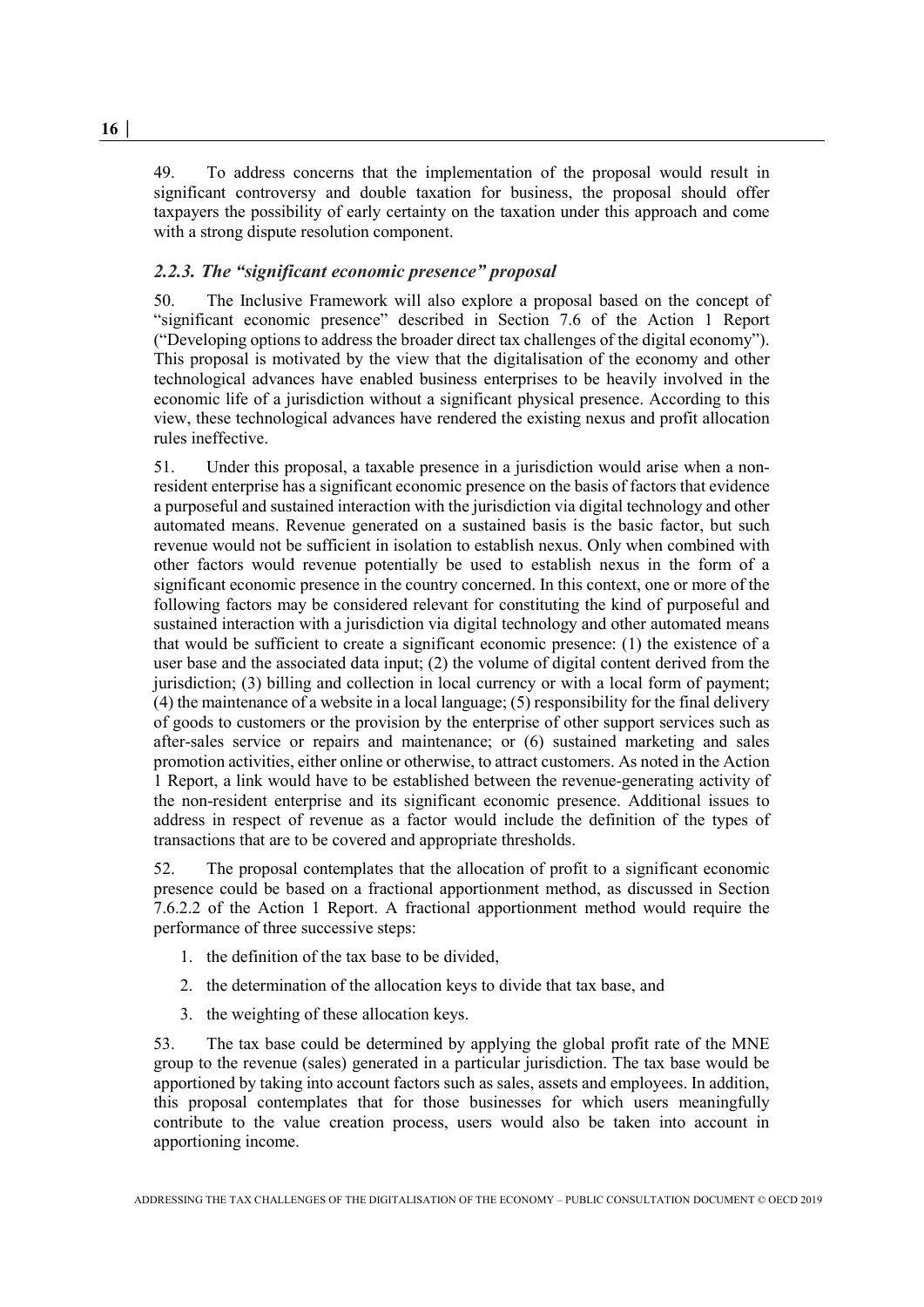54. Other simplified methods for allocating profit will also be considered, such as the modified deemed profits methods described in section 7.6.2.3 of the Action 1 Report.

55. Equally, in line with the Action 1 Report, the proposal also contemplates the possible imposition of a withholding tax as a collection mechanism and enforcement tool. In this context, consideration could be given to a gross-basis withholding tax at a low rate on payments to an enterprise with a significant economic presence, with the enterprise having the right to file an income tax return and seek a refund if the withheld amount exceeded the enterprise's income tax liability.

#### <span id="page-17-0"></span>*2.2.4. Comparing the proposals*

#### *Overview*

56. The three proposals would require changes to nexus and profit allocation rules. On nexus they all argue for a re-thinking of the traditional nexus concept and, within their different parameters, they go beyond the limitations on taxing rights determined by reference to a physical presence. On profit allocation, the significant economic presence proposal contemplates the use of a fractional apportionment approach with the possibility of using a withholding mechanism for collection while the user contribution and marketing intangible proposals would use a residual profit split approach. All three proposals apply a global approach to determination of profit.

57. While the user contribution and marketing intangible proposals proceed from different conceptual origins and scope they can be conceptualised in a similar way as discussed in further detail below. Furthermore they both use a residual profit split methodology for allocating profit. Accordingly, the remainder of this section focuses on the commonalities and design challenges of these two proposals, while recognising that other commonalities may exist between these proposals and the proposal based on the concept of significant economic presence, including their possible use of a withholding tax as a collection mechanism or enforcement rule, to the extent that this does not result in double taxation.

#### *Commonalities between the user contribution and marketing intangibles proposals*

58. The user participation and marketing intangible proposals share important features. Both proposals are based on the principle that business profits should be taxed in the countries in which value is created, and argue that the profit allocation and nexus rules should be amended to better reflect that principle. Both proposals would have the effect of increasing the share of business profit allocated to countries in which users or customers are located, implemented via a changed nexus standard and a residual profit split method, and both proposals would require changes to the existing nexus and profit allocation rules.

59. Despite these commonalities the proposals have different conceptual origins and resulting differences in scope. The user participation proposal emphasizes the value that digital businesses generate from the engagement, interaction and contributions of users, including content, data and powerful network effects. Its premise is that this justifies the reallocation of profits of relevant businesses to countries in which users are located. In contrast, the marketing intangible proposal emphasizes the intrinsic factual link between a market jurisdiction and marketing intangibles related to that jurisdiction, while suggesting that loyalty of an active and engaged user itself could be considered a type of marketing intangible. Its premise is that this intrinsic link justifies the reallocation of profits of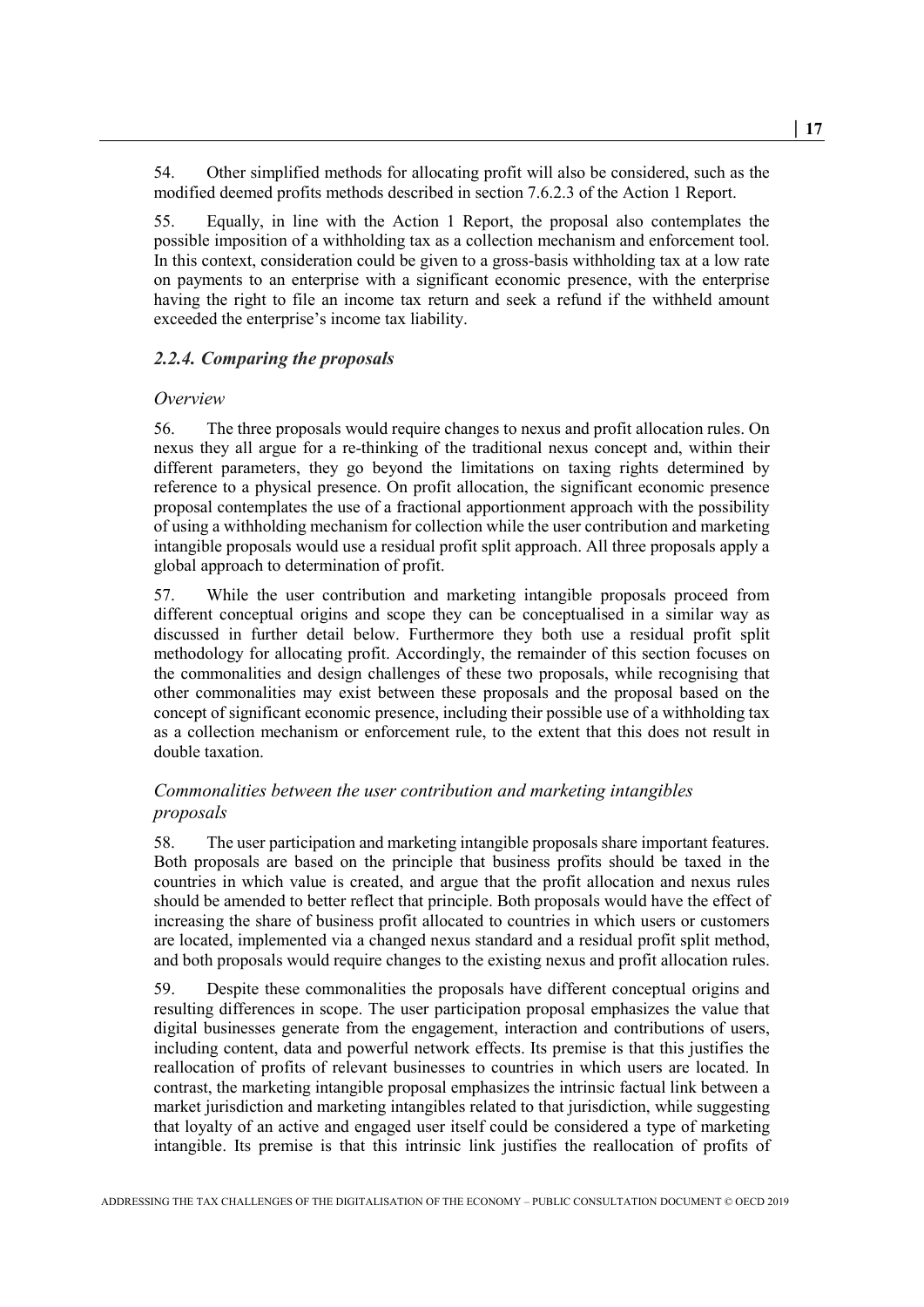relevant businesses to countries in which customers are located, or rather being awarded taxing rights over some portion of profits attributable to marketing intangibles. The marketing intangible proposal is also intended to help mitigate BEPS concerns, where the income attributable to marketing intangibles may be allocated outside the market jurisdiction through the exercise of only a relatively modest degree of decision-making capacity outside the market jurisdiction.

60. These differences in emphasis inform the different scopes of the two proposals. The user participation proposal could apply only to social media platforms, search engines, and online marketplaces while the marketing intangibles proposal instead potentially could apply to a much broader range of businesses that have significant marketing intangibles.

61. There are questions and challenges that could be raised with both the user participation and marketing intangibles proposals:

- Under the user participation proposal, it could be argued that the value created by the contribution and engagement of users does not constitute value created by the business, and instead constitutes value created by third-parties, that are more akin to suppliers than employees, and are remunerated at arm's length through the provision of a free service. Furthermore, if one accepts the conceptual motivation behind the user participation proposal, there is a question as to whether it has relevance beyond the digital-centric businesses identified above, and whether the narrow scope proposed will prove sustainable over time as digitalisation impacts on more traditional businesses.
- Under the marketing intangibles proposal, the intrinsic link between marketing intangibles and a market jurisdiction could be questioned, particularly where marketing activities are undertaken outside of that jurisdiction and not significantly tailored to local customer habits and preferences. There is also a question as to whether the justification is of equal relevance to companies that sell business-tobusiness, such as industrial goods and professional services companies, that may have substantial marketing expenditure and valuable trademarks, brands, or goodwill but may not leverage digital technology and customer data in delivering highly targeted/personalised marketing in the same way as consumer-facing businesses.

62. While the proponents would dispute these challenges, in recognition of the larger goal of identifying a potential basis for international consensus, there is reason to explore the possibility of a unifying rationale that addresses the points raised above and bridges the conceptual and scoping differences between the two proposals.

63. Although the proposals have different conceptual origins, a sharpened focus on the proposals' shared foundation in value creation by businesses could facilitate the development of a unified approach. Within the existing value creation framework, the user participation and marketing intangible proposals could be thought to challenge assumptions underlying the existing profit allocation principles about what it means to have an active presence or participation in a jurisdiction and undertake activities there.

64. The existing paradigm generally allocates profits based on the jurisdiction in which physical activities are performed or, in the case of allocating income that represents a return on capital or risk, based on the residence of the entity that legally owns the capital together with the location of the individuals who make relevant decisions regarding the deployment of that capital. Unless an enterprise is physically present in a user or customer's jurisdiction, including through a dependent agent, it generally will not be subject to tax there. In contrast,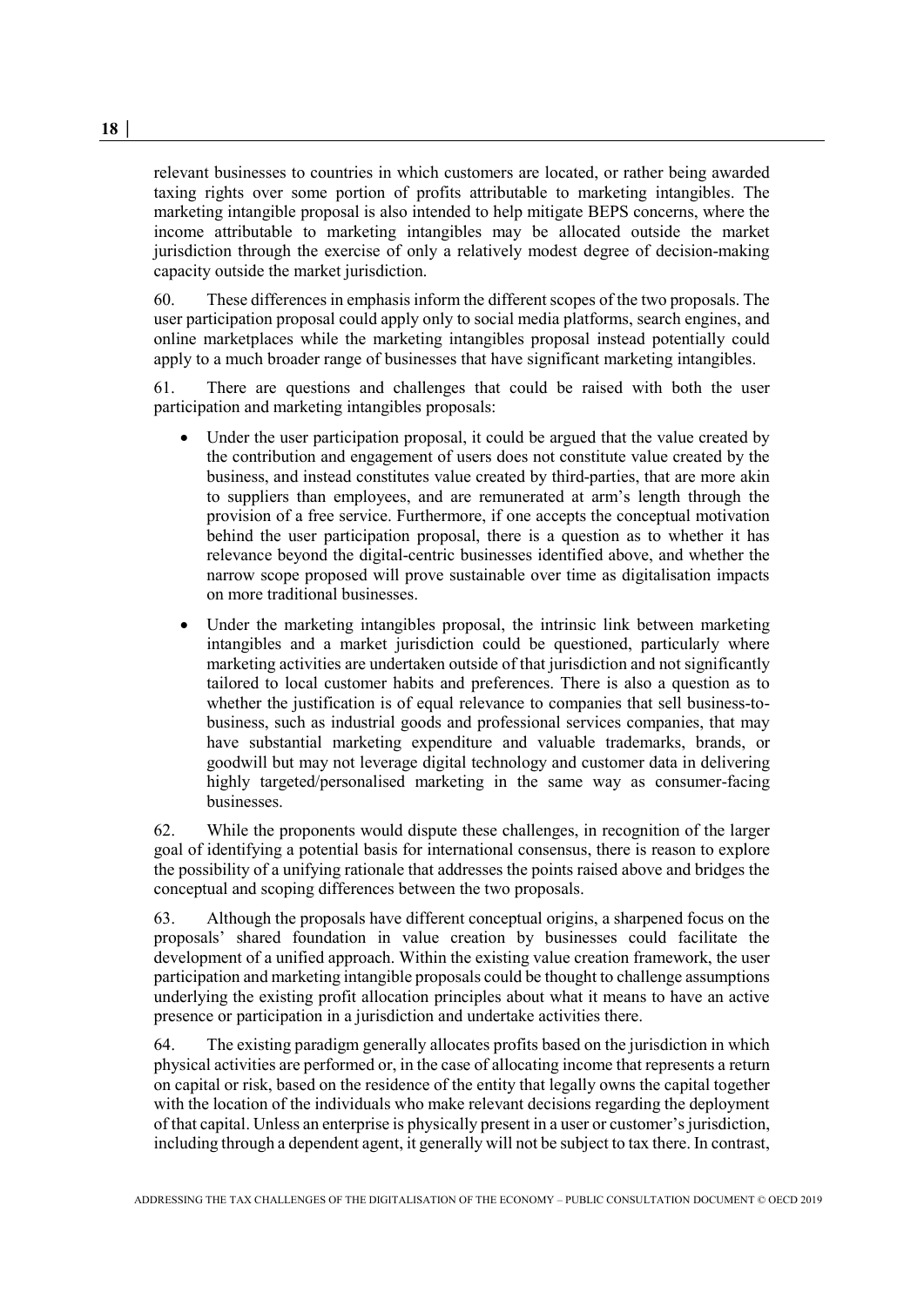the user participation and marketing intangible proposals could be said to embody a different conceptualisation of presence. Both proposals could be said to argue that, even where the physical situs of a business is substantially outside of a market jurisdiction, it is possible for that business to have an active presence or participation in that jurisdiction and generate value through customer/user facing activities that can be said to take place in that jurisdiction.

65. That is, both proposals could be said to take the common position that by failing to acknowledge the reality that businesses can today have an active presence or participation in market countries without a physical presence, or one that would justify a substantial allocation of income to that jurisdiction, the existing international tax rules fail to properly allocate income to the locations in which an enterprise is understood to create value in today's increasingly digitalised world.

66. If the user participation and marketing intangible proposals are viewed from this common perspective  $-$  i.e. as re-conceptualisations of assumptions underlying the existing framework about the location at which an enterprise acts – the central question that would need to be resolved to develop a unified approach becomes more readily evident. That central question would be, in what situations can it be said that a business, with a physical situs outside of a market jurisdiction, has an active presence or participation in that jurisdiction and generates value in that jurisdiction through its user or customer related activities?

67. Both proposals share the position that, under a value creation principle, the crossborder sale of goods and services to customers in a jurisdiction should not alone lead a business to have an active presence or participation in that jurisdiction, irrespective of the volume of those sales. Both proposals instead interpret active presence or participation to be a function of a business's active outreach to and interaction with users or customers, including the use of digital technologies to cultivate, interact with and leverage a local customer or user base in a way that creates meaningful value for the enterprise. The question then is whether this is relevant:

- only in situations in which digital-centric businesses engage, interact with and leverage contributions from a participatory user base on a digital platform, as per the user participation proposal;
- in a broader range of situations in which, for example, consumer facing businesses use digital technologies to develop a customer base, collect customer data or deliver highly targeted marketing and personalization of products; or
- in all situations in which businesses have significant marketing intangibles that can be attributed to customers of a jurisdiction, as per the marketing intangibles proposal.

68. In exploring this question, it will be important to consider how digitalisation has impacted different businesses/sectors, and allowed them to participate actively in remote user or customer markets in a way, or to a degree, that was not possible before the rapid technological advances that have taken place in recent decades.

#### <span id="page-19-0"></span>**2.3. Potential design considerations**

69. Given the commonalities identified above, the marketing intangibles and the user participation proposals raise similar technical issues which justify considering together their key design features. The details of the proposal based on the concept of significant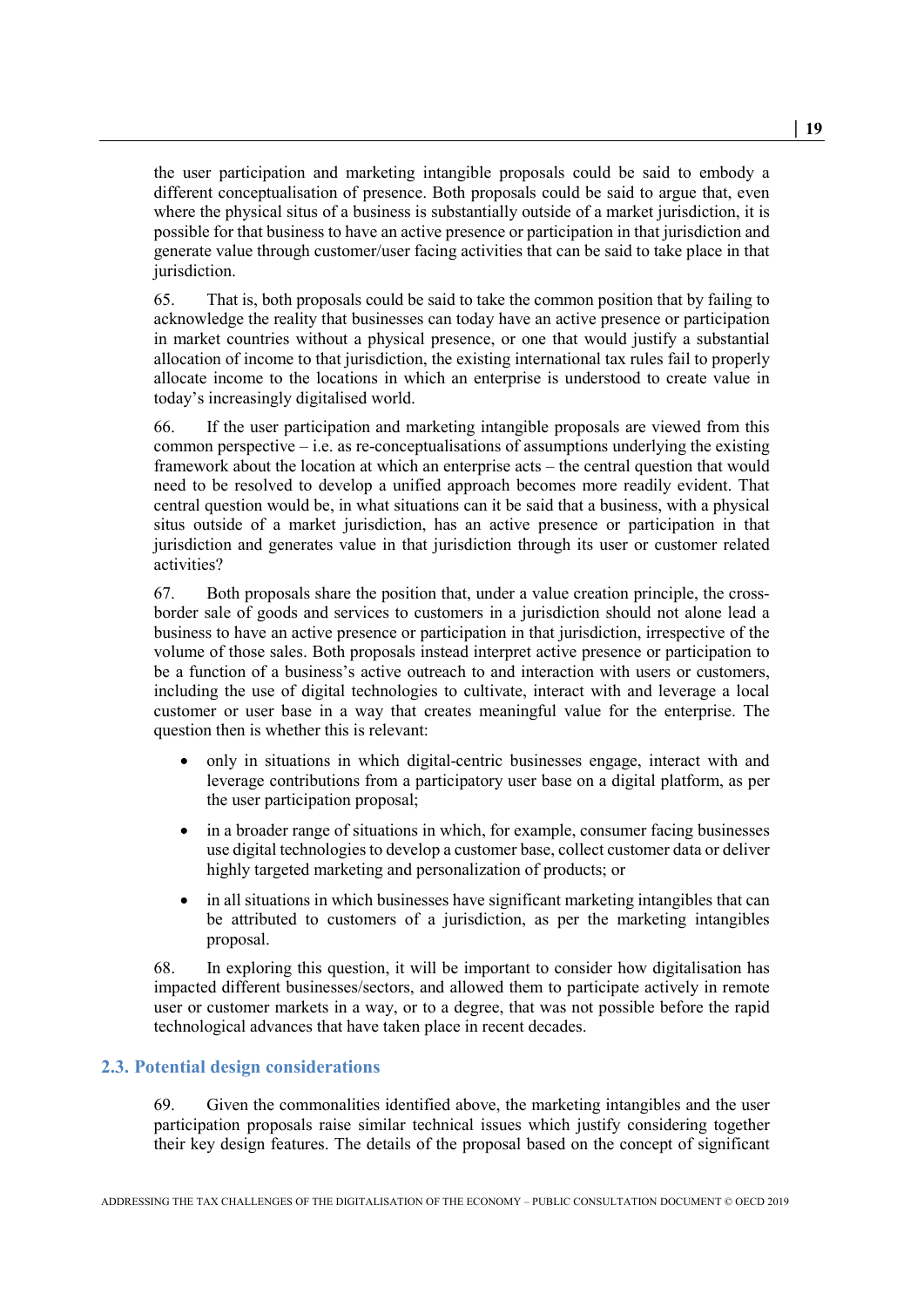economic presence were still emerging at the time of drafting this consultation document. Therefore, the policy designs described in this section [2.3](#page-19-0) are, for the most part, relevant to the marketing intangible and the user participation proposals.

70. A number of technical options are briefly discussed below, including important policy trade-offs between the search for precision – e.g. through the use of detailed and factual determinations – and the need for certainty and predictability – e.g. through the use of simplified methods. Further technical work on each of these design considerations would be required as the proposals are further developed, including analysing the pros and cons of these proposals, taking into consideration different levels of development and the capacity of tax administrations, the need to ensure a level playing field between small and large jurisdictions, as well as the potential effect of the various options on revenue and taxpayer behaviours.

#### <span id="page-20-0"></span>*2.3.1. Scope and potential limitations*

71. Despite the different starting points, both proposals contemplate some express scope limitations to align the proposals with the policy objectives outlined above and limit compliance and administration concerns. These limitations could be structured in different ways, but the proposals would need to be limited to businesses in which the contribution of marketing intangibles and/or user participation to the production of income is substantial. This could be determined, for example, through the use of some materiality thresholds (e.g. cost ratios, size of customer and user base, or other metrics) and exclusions (e.g. *de minimis* rules, exemptions of certain industry sectors, exclusion of commodities). Additional limitations, related for instance to the size or profitability of the taxpayer, could also be used to further focus the scope and reduce associated compliance costs, though differentiation also raises issues of fairness.

#### <span id="page-20-1"></span>*2.3.2. Business line segmentation*

72. Many aspects of the proposals suggest that they could be applied more appropriately at the business line level rather than at the level of the MNE group. A business line approach would however raise significant data availability and administration issues which could increase complexity and uncertainty.

#### <span id="page-20-2"></span>*2.3.3. Profit determination*

73. The amount of profit (or loss) to be re-allocated would likely not be determined by using existing transactional transfer pricing methods. Instead, a new type of residual profit split method could be mandated, relying on more simplified conventions for determining such profit and approximate results consistent with an application of the arm's length principle. Apart from this special treatment of profit attributable to user participation, marketing intangibles, or some alternative formulation, the existing profit allocation rules would continue to apply.

- 74. This proposal would involve the following steps:
	- 1. the determination of the total or combined profits to be split;
	- 2. the identification of the residual (i.e. non-routine) portion of this total or combined profits by subtracting the returns allocable to routine functions; and
	- 3. the determination of the portion of the residual profit to be re-allocated.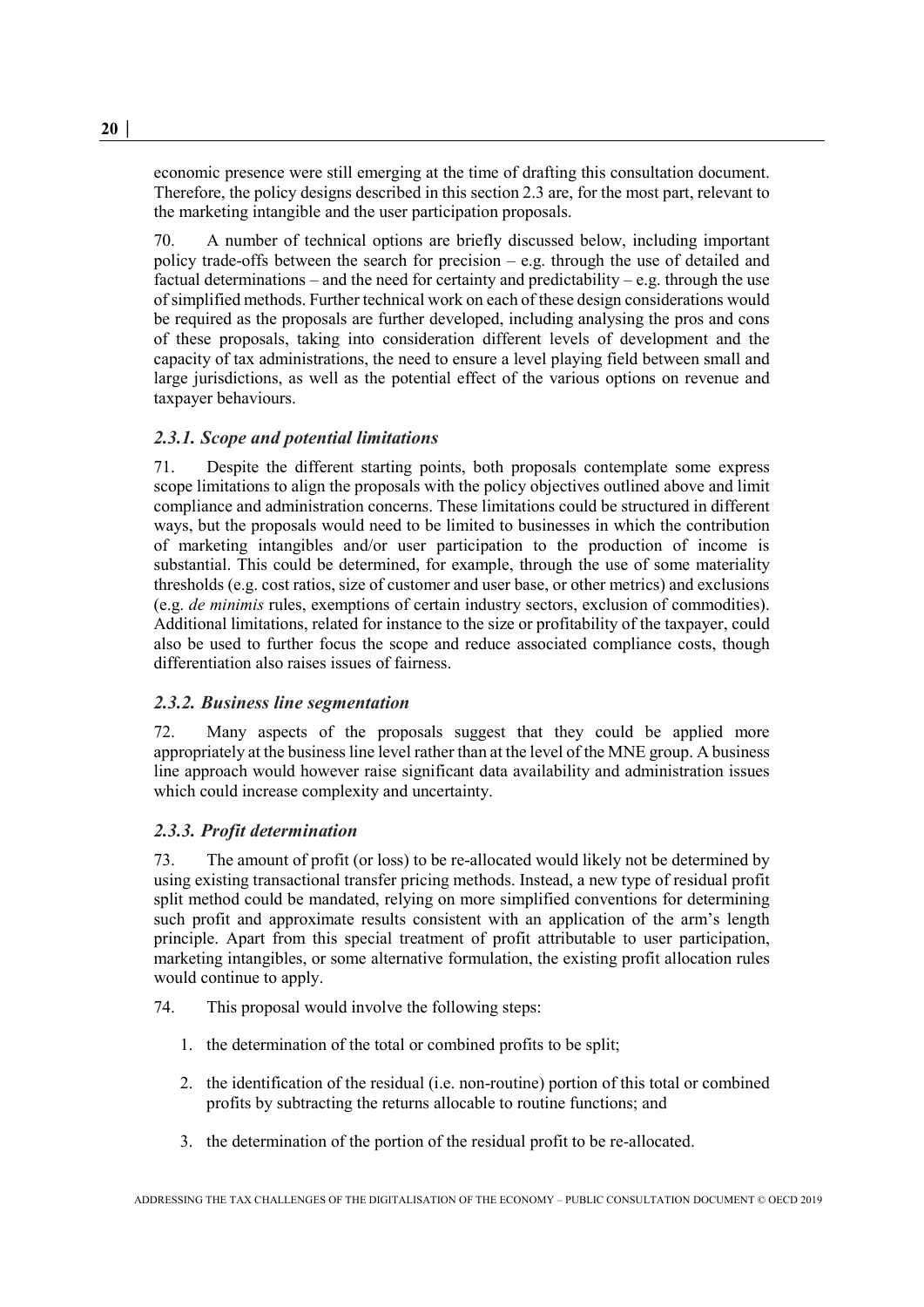75. While this proposal would retain many similarities to the existing profit split method, it may apply to a broader aggregate – combined profit of multiple entities – and introduce simplifying conventions that are intended to make the calculations easier. This is because the more the above steps are based on detailed and factual determinations (e.g. conventional transfer pricing analysis), the greater is the risk of disputes and uncertainty in the outcome produced by the proposal. Reducing complexity in the implementation of the various above steps, while at the same time making sure that any approximation is principle-based, will thus be a key policy consideration. The various implications of any simplified method would also need to be assessed as the proposals are further developed, including an examination of their effect on revenue and taxpayer behaviour. In some businesses such as those which are highly digitalised, the separation of non-routine returns attributed to trade intangibles relative to those attributed to user participation or marketing intangibles, with which they are often interconnected, will be important in terms of results and also potentially challenging.

76. Importantly, the application of these methods would not necessarily produce a positive amount of non-routine or residual profit, i.e. where the sum of routine profits is greater than the actual total profit of the MNE group or business line. One possible approach would be to apply the proposals similarly to non-routine losses, in which case the portion of these negative amounts attributable to marketing intangibles or user contribution should also be re-allocated.

#### <span id="page-21-0"></span>*2.3.4. Profit allocation*

77. The profit (or loss) to be re-allocated to the relevant user or market jurisdictions must be apportioned based on an agreed allocation metric. This metric would need to be a reasonable proxy for the relative value created in each jurisdiction, and be administrable by taxpayers and tax authorities alike.

78. The most straight-forward approach may be to allocate this profit to user or market jurisdictions based on sales or revenues, though other approaches involving users, expenditures in particular jurisdictions, etc., might also be considered. The method used for allocating profit to the relevant user or market jurisdiction should be informed by the method used to determine the relevant amount of non-routine or residual profit. Implementation issues and potential avoidance opportunities will need to be identified and taken into consideration (e.g. manipulation of the location of sales). Adjustments or variations of the metric may also be required in the case of advertising revenue to ensure that profit is allocated to the jurisdiction of the targets of the advertising, as opposed to the jurisdiction of the purchaser of the advertising.

79. In parallel, to the extent that the proposals would not fully supplant the existing profit allocation rules, additional rules will be required to reconcile the outcome of the proposals with the results produced by existing profit allocation rules and prevent double taxation (e.g. constraining the application of the existing rules in certain areas, intra-group adjustments).

#### <span id="page-21-1"></span>*2.3.5. Elimination of double taxation*

80. Because the new profit allocation proposals envisage a reallocation of the MNE group residual profits to user or market jurisdictions, some changes to existing treaty provisions to address the elimination of double taxation seem necessary. Adjustments to the amount of profits allocated to MNE group members under the proposals should be designed so as to prevent double taxation among associated enterprises.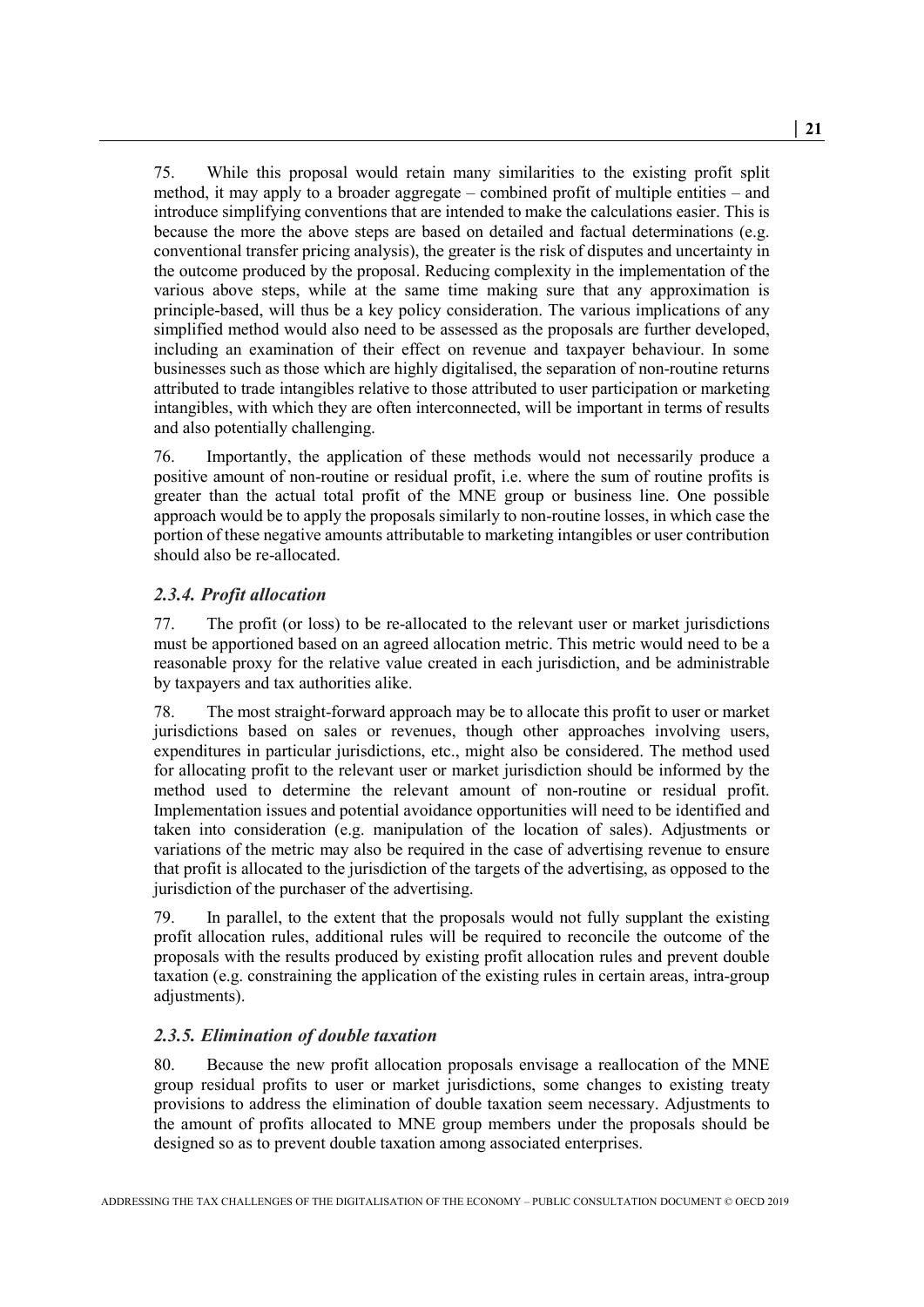81. In addition, the new proposals may need to incorporate strong dispute prevention and resolution components to prevent their implementation from resulting in double taxation for businesses.

#### <span id="page-22-0"></span>*2.3.6. Nexus and treaty considerations*

82. New nexus requirements would be required to implement the profit allocation proposals. The essential task would be to provide user or market jurisdictions with the right to tax the additional income, even if the entity earning that income would have no taxable presence under existing treaty principles. This could conceivably be achieved by amending or supplementing the Article 5 definition of "permanent establishment", allied with changes to the distributive rules in Articles 7 and 9. However, those existing provisions look at transactions between enterprises or parts of an enterprise, whereas the new proposals look at the combined profit of multiple entities within an MNE group. Therefore, an alternative approach might be to introduce the new nexus through a new standalone rule allocating taxing rights over the additional income. In all cases, the proposals recognise the need for a new nexus which would be based on an alternative threshold. There are similarities between this and nexus rules based on a concept of significant economic presence described in section [2.2.3](#page-16-0) which should be further explored. Of course countries may also need to amend their domestic laws, such that any new article can become operational and there may be benefits in coordinating the development of any such domestic rules.

#### <span id="page-22-1"></span>*2.3.7. Administration*

83. The taxation of the reallocated income in the user or market jurisdiction would require the determination of the identity of the taxpayer who bears the tax liability and filing obligations. To the extent that the proposal may result in reallocating income earned by multiple entities in an MNE group (which may be resident in the taxing jurisdiction or in another jurisdiction), further work would be required to identify and assess the different options available to allocate the tax liability, taking into consideration administrative burdens and risks of non-compliance.

84. To address concerns that the implementation of the proposals would result in additional controversy and double taxation for businesses, the proposals would need to incorporate strong dispute prevention and resolution components, and focus on simplicity. For example, early certainty features could range from improved multilateral risk assessment procedures, drawing on the current International Compliance Assurance Programme (ICAP) pilot, to multilateral advance pricing agreement programmes, and joint audit programmes, all following co-ordinated or unified procedures to reduce controversy in the application of the rules and to minimise the risk of double taxation. The objective of any potential dispute prevention and resolution features would be to ensure a consistent application of the proposals across tax administrations in multiple participating jurisdictions.

85. The effective application of the proposals would also require a number of data points to be available to tax administrations (e.g. total profit, business line) which could be derived from tax accounting or financial accounting data. Any additional data needs could potentially be added to an already agreed filing and exchange of information mechanism such as that in place under BEPS Action 13 (country-by-country reporting).

86. To improve compliance, the use of principle-based administrative simplifications and collection mechanisms, which could include new or existing withholding mechanisms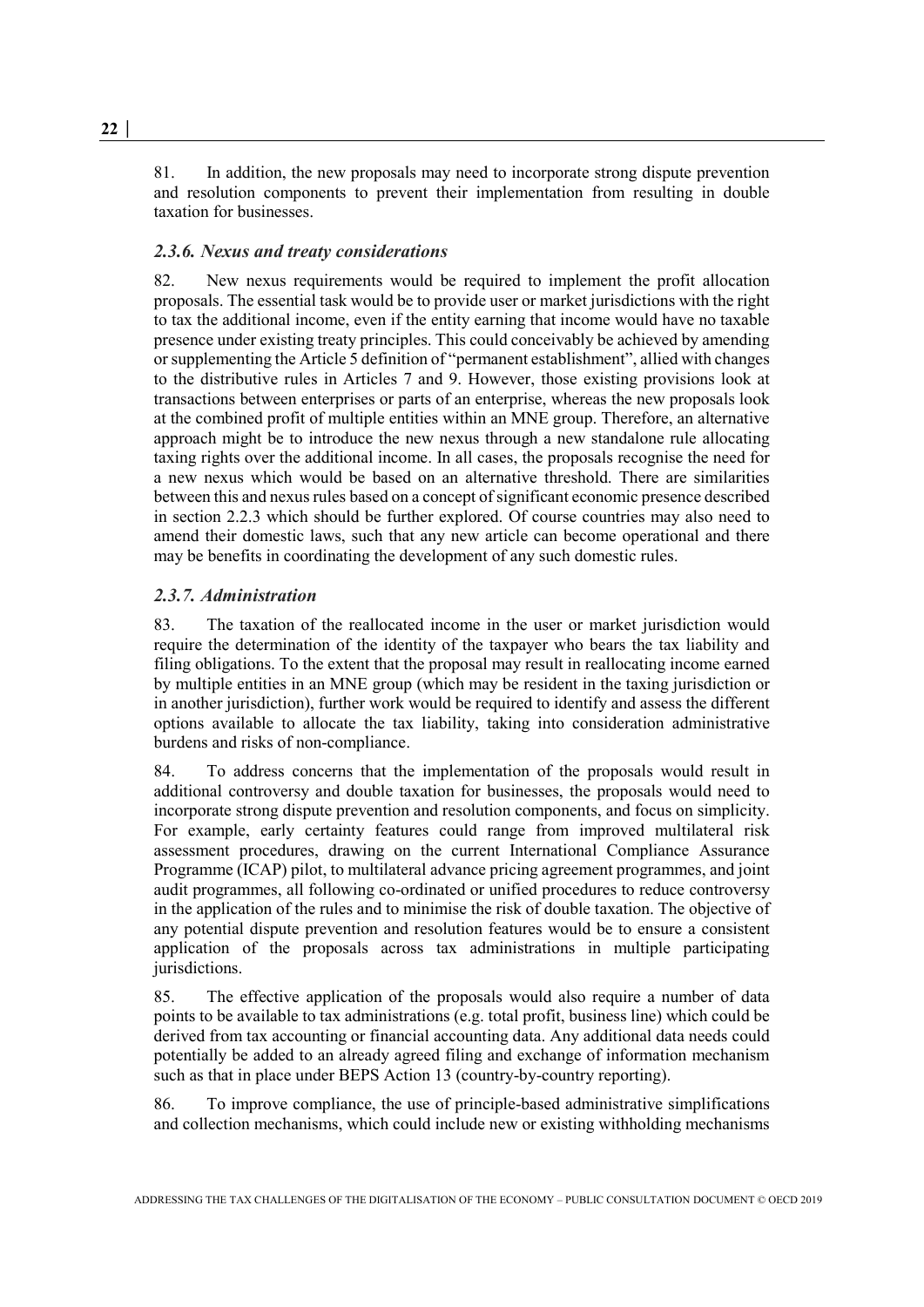as an enforcement rule supporting the application of the proposals could also be explored, provided this mechanism does not result in double taxation.

#### <span id="page-23-0"></span>**2.4. Questions for public comments**

87. Commentators' views are requested on the policy, technical and administrability issues raised by each of the three proposals described above. In particular, comments are specifically requested on the following questions:

- 1. What is your general view on those proposals? In answering this question please consider the objectives, policy rationale, and economic and behavioural implications.
- 2. To what extent do you think that businesses are able, as a result of the digitalisation of the economy, to have an active presence or participation in that jurisdiction that is not recognised by the current profit allocation and nexus rules? In answering this question, please consider:
	- i. To what types of businesses do you think this is applicable, and how might that assessment change over time?
	- ii. What are the merits of using a residual profit split method, a fractional apportionment method, or other method to allocate income in respect of such activities?
- 3. What would be the most important design considerations in developing new profit allocation and nexus rules consistent with the proposals described above, including with respect to scope, thresholds, the treatment of losses, and the factors to be used in connection with profit allocation methods?
- 4. What could be the best approaches to reduce complexity, ensure early tax certainty and to avoid or resolve multi-jurisdictional disputes?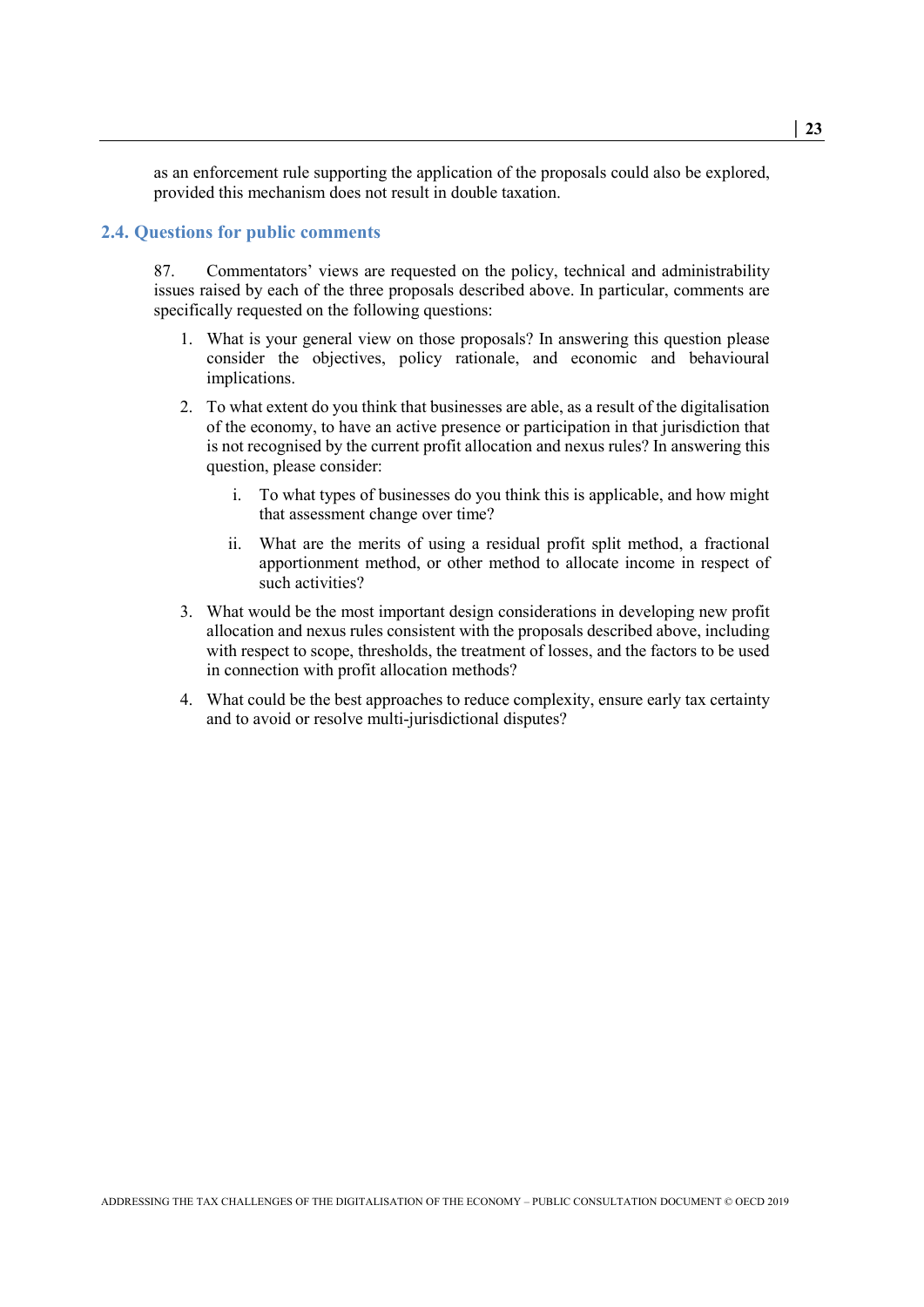#### **3. Global anti-base erosion proposal**

<span id="page-24-0"></span>88. This part of the paper sets out proposals to address the continued risk of profit shifting to entities subject to no or very low taxation through the development of two interrelated rules: an income inclusion rule and a tax on base eroding payments. The rationale and mechanics for these rules are set out below together with a discussion of the key questions for consultation.

#### <span id="page-24-1"></span>**3.1. Overview and background**

89. While the measures set out in the BEPS package have further aligned taxation with value creation and closed gaps in the international tax architecture that allowed for double non-taxation, certain members of the Inclusive Framework consider that these measures do not yet provide a comprehensive solution to the risks that continue to arise from structures that shift profit to entities subject to no or very low taxation. This risk is particularly acute in connection with profits relating to intangibles, prevalent in the digital economy, but also in a broader context; for instance group entities that are financed with equity capital and generate profits, from intra-group financing or similar activities, that are subject to no or low taxes in the jurisdictions where those entities are established.

90. The global anti-base erosion proposal is made against this background. It is intended to respect the sovereign right of each jurisdiction to set its own tax rates, but reinforces tax sovereignty of all countries to "tax back" profits where other countries have not sufficiently exercised their primary taxing rights. The proposal recognises that in the absence of multilateral action there is a risk of un-coordinated, unilateral action, both to attract more tax base and to protect existing tax base, with adverse consequences for all countries, large and small, developed and developing. It posits that global action is needed to stop a harmful race to the bottom, which otherwise risks shifting taxes to fund public goods onto less mobile bases including labour and consumption, effectively undermining the tax sovereignty of nations and their elected legislators. Unilateral measures taken in response can lead to double taxation and may even result in new forms of protectionism. Developing countries, often with smaller markets, may also lose in such a race and become even more dependent on natural resource taxation to finance their public needs, while multiplying tax free zones and other incentives to attract foreign direct investment. The proposal therefore seeks to advance a multilateral framework to achieve a balanced outcome which makes business location decisions less sensitive to tax considerations, limit compliance and administration costs and avoid double taxation.

91. Recognising, as stated in the Action 1 Report, that it would be difficult, if not impossible, to ring-fence the digital economy from the rest of the economy for tax purposes, the scope of the anti-base erosion proposal is not limited to highly digitalised businesses. However, by focusing on the remaining BEPS challenges, it proposes a systematic solution designed to ensure that all internationally operating businesses pay a minimum level of tax. It does not tolerate that a modest level of substance can result in an allocation of a substantial amount of intangible and risk related returns to group entities that pay no or very little tax. In so doing, it addressees the remaining BEPS challenges linked to the digitalising economy, where the relative importance of intangible assets as profit drivers makes highly digitalised business ideally placed to avail themselves of such planning structures, but it goes even further and addresses these challenges more broadly.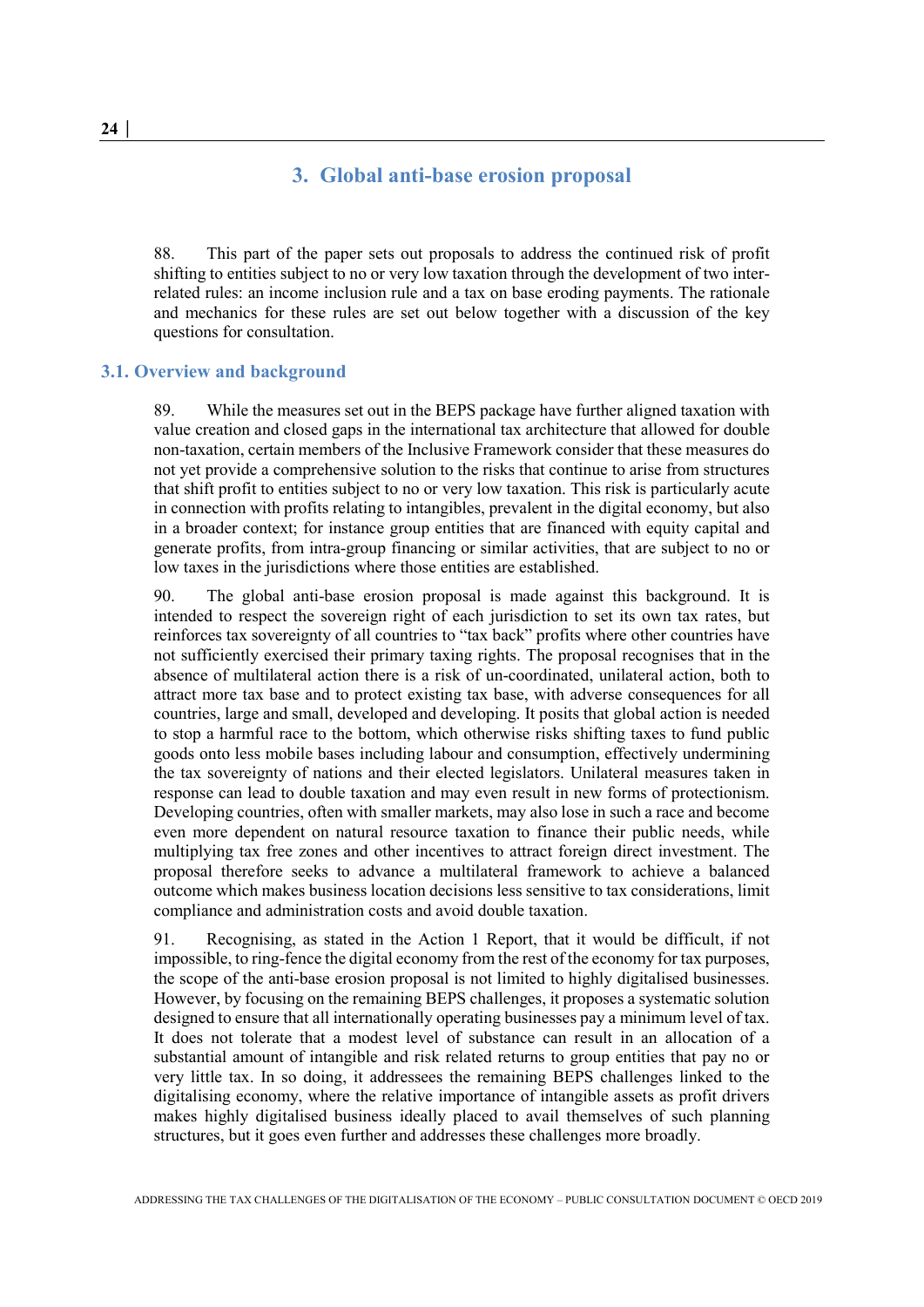#### <span id="page-25-0"></span>**3.2. Mechanics**

92. The proposal seeks to address the remaining BEPS challenges through the development of two inter-related rules:

- 1. an *income inclusion rule* that would tax the income of a foreign branch or a controlled entity if that income was subject to a low effective tax rate in the jurisdiction of establishment or residence; and
- 2. a *tax on base eroding payments* that would deny a deduction or treaty relief for certain payments unless that payment was subject to an effective tax rate at or above a minimum rate.

93. These rules would be implemented by way of changes to domestic law and double tax treaties and would incorporate a co-ordination or ordering rule to avoid the risk of economic double taxation that might otherwise arise where more than one jurisdiction sought to apply these rules to the same structure or arrangements.

94. As part of the global anti-base erosion proposal, further consideration could also be given to whether any additional specific rules are required to deal with issues raised by thickly capitalised entities.

95. Some of the broader questions that may need to be addressed as part of this proposal include:

- further work to clarify the kinds of entities, arrangements and behaviours that are within the intended scope of the global anti-base erosion proposal, supported by practical examples;
- analysing the intended operation of the rule in light of anticipated changes in the behaviour of both firms and jurisdictions in response to the proposal;
- further considering the role of substance in the application of the proposal (including the substance criteria developed under BEPS Action 5), particularly in light of its intention to not impact on structuring and location decisions made for economic or business reasons;
- considering safe harbours and thresholds that would reduce complexity in the application of the rule; and
- co-ordinating outcomes and the possibility of incorporating dispute prevention and resolution components in order to reduce controversy in the application of the rules and minimise the risk of double taxation.

#### <span id="page-25-1"></span>**3.3. Income inclusion rule**

96. The income inclusion rule would operate as a minimum tax by requiring a shareholder in a corporation to bring into account a proportionate share of the income of that corporation if that income was not subject to tax at a minimum rate. The rule would apply to any shareholder with a significant (e.g. 25%) direct or indirect ownership interest in that company and would be applied on a per jurisdiction basis. The amount of income to be included would be calculated under domestic law rules and shareholders would be entitled to claim a credit for any underlying tax paid on the attributed income, with such credits also being calculated on a jurisdiction-by-jurisdiction basis. This rule would supplement rather than replace a jurisdiction's CFC rules.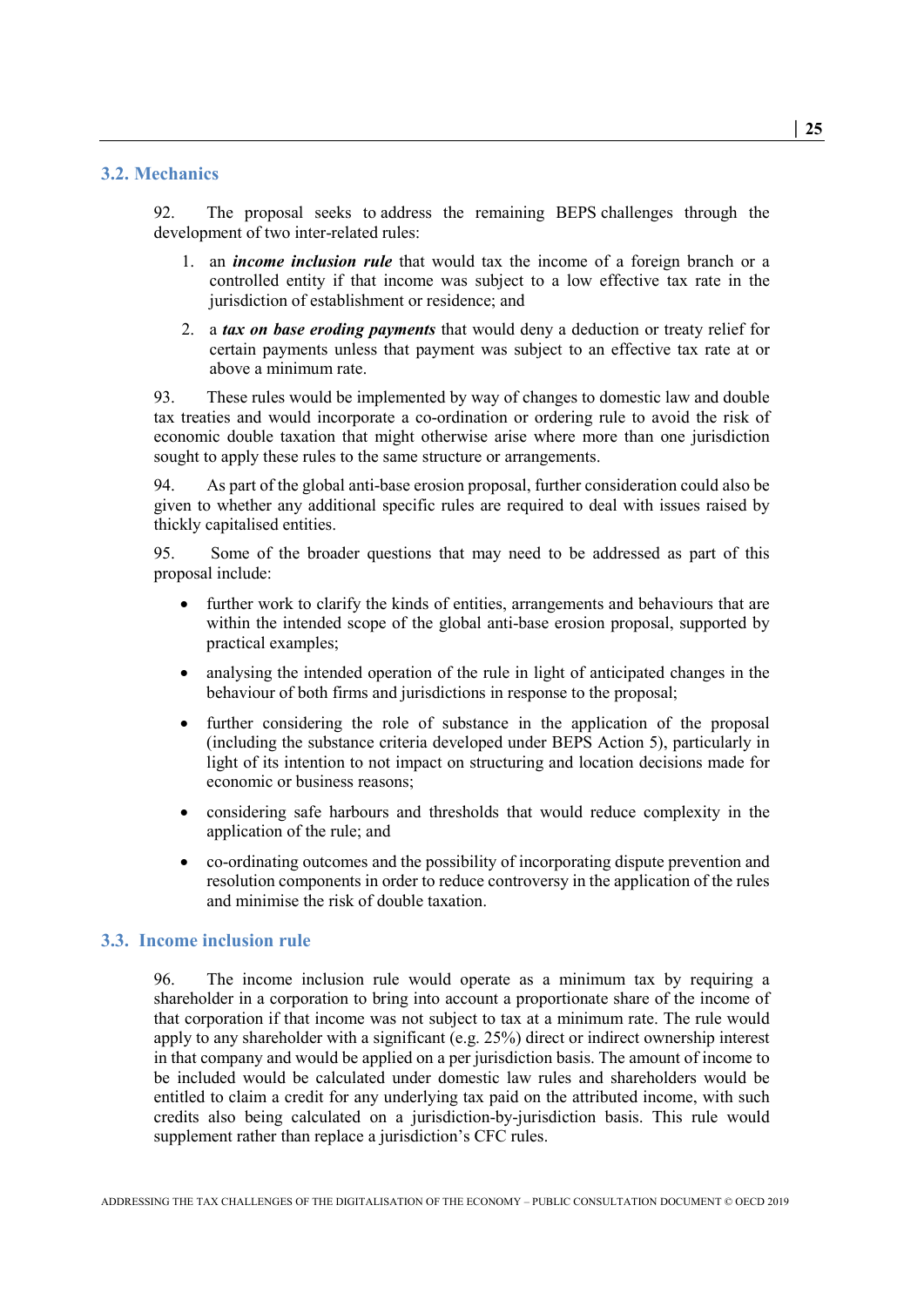97. In the case of exempt foreign branches the income inclusion rule would operate by way of switch-over rule that would turn off the benefit of an exemption for income of a branch and replace it with the credit method where that income was subject to a low effective rate of tax in the foreign jurisdiction.

98. The income inclusion rule would build on the Action 3 recommendations and draw on aspects of the US regime for taxing Global Intangible Low-Taxed Income ("GILTI").<sup>[7](#page-26-0)</sup> The rule would be designed in such a way that Member States of the European Union could apply it to both domestic and foreign subsidiaries and Member States could choose to adopt this rule through an EU directive.

99. The income inclusion rule would ensure that the income of the MNE group is subject to tax at a minimum rate thereby reducing the incentive to allocate returns for tax reasons to low taxed entities. The income inclusion rule would have the effect of protecting the tax base of the parent jurisdiction as well as other countries where the group operates by reducing the incentive to put in place intra-group financing, such as thick capitalisation, or other planning structures that strip profit from high to low tax entities within the same group. It is not intended to affect structuring and location decisions made for economic or business reasons.

<span id="page-26-1"></span>100. In addition to discussing how the minimum rate itself should be determined and applied, there are a number of further technical issues that would need to be considered in the design of the rule, drawing on the experience from countries with similar rules, including:

- the types of entity covered and definition of the minimum level of ownership or control required in order to apply the income inclusion rule, and in particular the ability of minority shareholders to access the information required in order to determine and calculate their tax liability;
- the mechanism for determining whether a corporation has been subject to tax at the minimum rate (i.e. the design of the effective tax rate test);
- the design of any thresholds or safe harbours to facilitate administration and compliance with the rule;
- the rules for attribution of income to shareholders based on their control or economic ownership including mechanisms to prevent taxpayers structuring around the rules;
- whether the included income should be taxed at the minimum rate or the full domestic rate;
- mechanisms for avoiding double taxation including rules governing the use of foreign tax credits and corresponding adjustments to the scope of any related exemptions; and
- the compatibility of the design of the income inclusion rule with international, and where applicable EU law, obligations.

<span id="page-26-0"></span><sup>&</sup>lt;sup>7</sup> Public Law No. 115-97, 22 December 2017, Section 14201 (a) introducing sec. 951A in Subpart F of part III of subchapter N of chapter 1 of the Internal Revenue Code of 1986 (US Congress, 2017).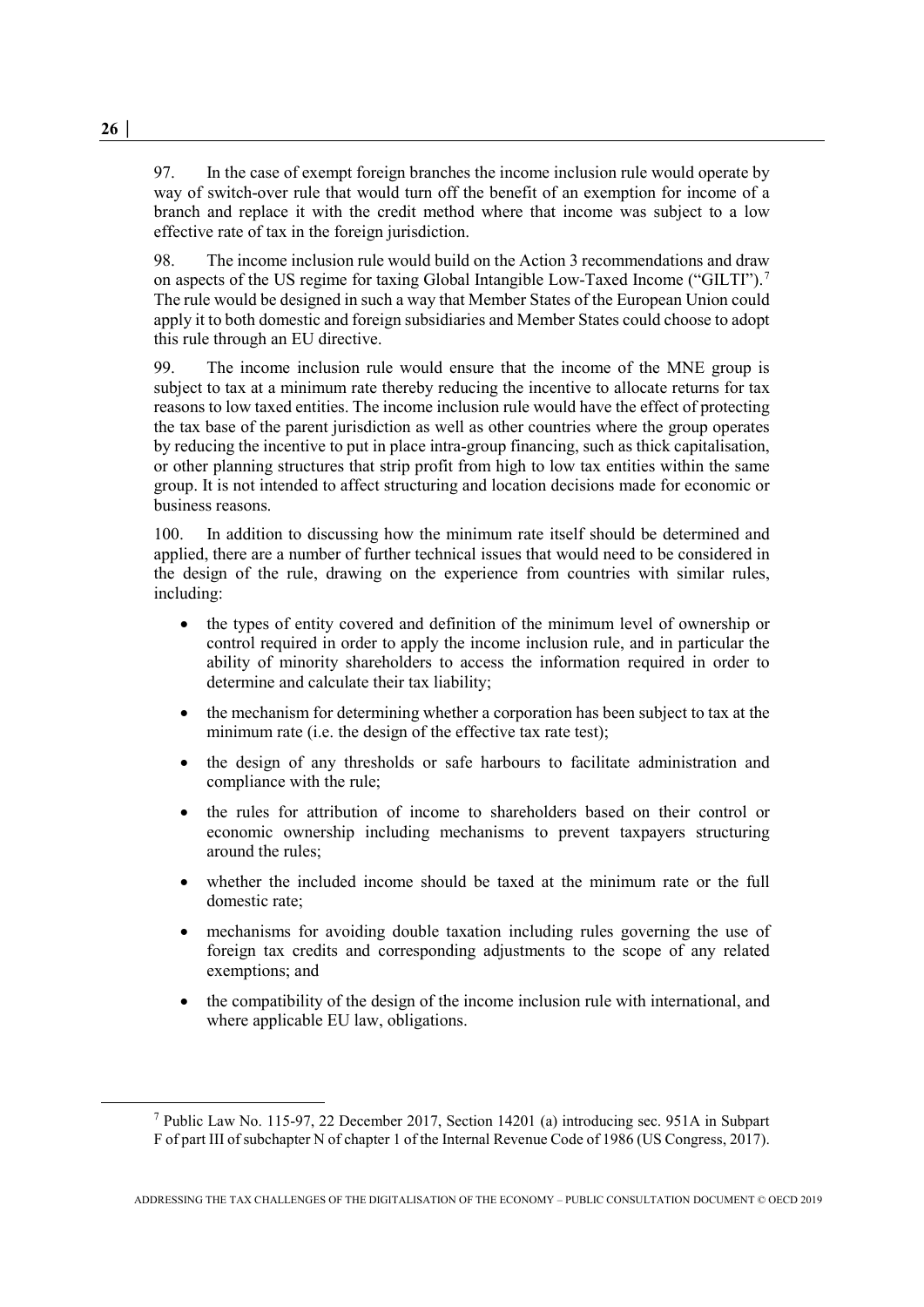#### <span id="page-27-0"></span>**3.4. Tax on base eroding payments**

101. The second key element of the proposal is a tax on base eroding payments that complements the income inclusion rule by allowing a source jurisdiction to protect itself from the risk of base eroding payments. More specifically, this element of the proposal would include:

- an *undertaxed payments rule* that would deny a deduction for a payment to a related party if that payment was not subject to tax at a minimum rate; and
- a *subject to tax* rule in tax treaties that would only grant certain treaty benefits if the item of income is sufficiently taxed in the other state.

102. These two measures ensure that the proposal will provide a comprehensive solution to profit shifting risks by ensuring the payer jurisdiction remains protected from baseeroding payments even where that payment is not brought within the charge to taxation in the hands of the underlying owners under the income inclusion rule.

#### <span id="page-27-1"></span>*3.4.1. Undertaxed payments rule*

103. The undertaxed payments rule would deny a deduction for certain defined categories of payments made to a related party unless those payments were subject to a minimum effective rate of tax. The effective tax rate test would take into account any withholding tax imposed on the payment (including as a result of the denial of treaty benefits under the subject to tax rule described below). The test for whether a payment was to a related party could be based on a 25% common ownership test, similar to that used for the application of the income inclusion rule and in the BEPS Action 2 (hybrids).

104. The rule should apply to a broad range of payments and should cover "conduit" or "imported" arrangements, where the effect of an undertaxed payment is "imported" into the payer jurisdiction through a payment that is otherwise outside the scope of the rule. The benefit of a broad scope is seen in the fact that it avoids design issues that can arise in defining particular categories of payments and would prevent MNE groups from being able to structure transactions that fall outside the scope of these definitions.

<span id="page-27-2"></span>105. In addition to considering how the minimum rate should be determined and applied, and the relevance, if any, of any substance in the entity receiving the payment such as substance concepts developed in connection with BEPS Action 5, the key technical issues that would need to be considered in the design of the undertaxed payments rule, drawing on the experience from countries with similar rules, will include:

- the scope of payments covered by the rule and, in particular, the need for a workable scope that addresses the full range of profit shifting risks while minimising the administration and compliance burdens and limiting the potential for economic double taxation or over-taxation;
- the threshold for related party status and, in particular, the degree of common control and the information that parties are likely to need in order to be able to comply with, and to avoid any unintended tax consequences under, the undertaxed payments rule;
- the mechanics of this effective tax rate test including whether it should be applied on an entity by entity or transaction by transaction basis and the development of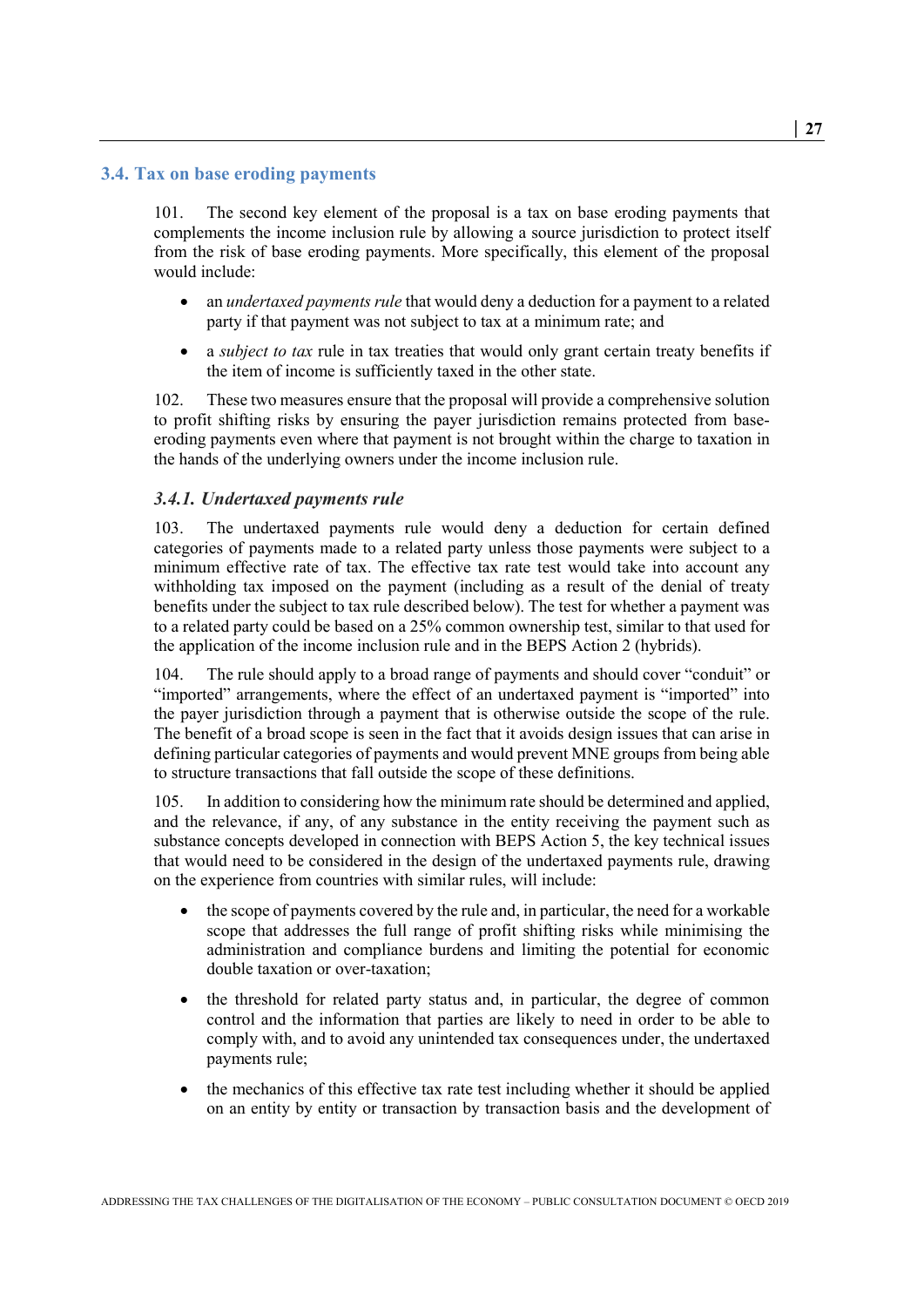robust and workable tests for calculating the effective tax rate on each type of payment;

- the compatibility of the undertaxed payments rule with international obligations; and
- whether the rule should deny deductibility in full or only on a graduated basis reflecting the level of taxation in the jurisdiction of the recipient.

#### <span id="page-28-0"></span>*3.4.2. Subject to tax rule*

106. To complement the undertaxed payments rule, the anti-base erosion proposal would also include a subject to tax rule that would apply to undertaxed payments that would otherwise be eligible for relief under a double tax treaty. This rule would apply to deny tax treaty benefits provided by the following Articles (using the numbering of the OECD Model Convention):

- *Article 7 (Business profits).* In this case the subject to tax rule could allow a contracting state to tax the business profits of a non-resident enterprise regardless of its obligation under Article 7 to only tax profits which are attributable to a permanent establishment, if those profits are not subject to tax at a minimum rate in the residence state.
- *Article 9 (Associated enterprises).* The subject to tax rule could make corresponding adjustments in one contracting state dependent on effective taxation by the state making the primary adjustment under Article 9, requiring that state to specify the effective taxation on the adjustment.
- *Article 10 (Dividends).* The subject to tax rule could deny treaty benefits in the source state if the residence state does not tax the dividend at a minimum effective rate of tax. Because the rule could defeat the objective of participation exemption regimes to avoid economic double taxation, an alternative rule could include a general carve-out for such regimes or introduce a special effective tax rate test that could take account differences in tax relief systems between the residence and source state.
- *Article 11 - 13 (Interest, Royalties and Capital Gains).* The subject to tax rule could deny treaty benefits in the source state if the residence state does not tax the interest, royalties or gains at a minimum effective rate of tax.
- *Article 21 (Other income).* Similarly, where Article 21 allocates exclusive taxing rights to the residence state on other income, a subject to tax rule could deny treaty benefits in the source state if the residence state does not tax the income at a minimum effective rate of tax.

107. The subject to tax rule could be limited to payments between related parties, but a broader scope could be explored in Articles 11 to 13. Consideration could be given to thresholds and safe harbours to facilitate administration and compliance with the rule. A delegation of authority to operate the subject to tax rule and mechanisms for resolving disputes could also be considered in order to ensure that the tax on base eroding payments is effective, co-ordinated and limits the risk of double taxation.

108. In addition to technical issues that would need to be considered in the design of the undertaxed payment rule (which equally applies to a subject to tax rule), the following key technical issues would also need to be considered: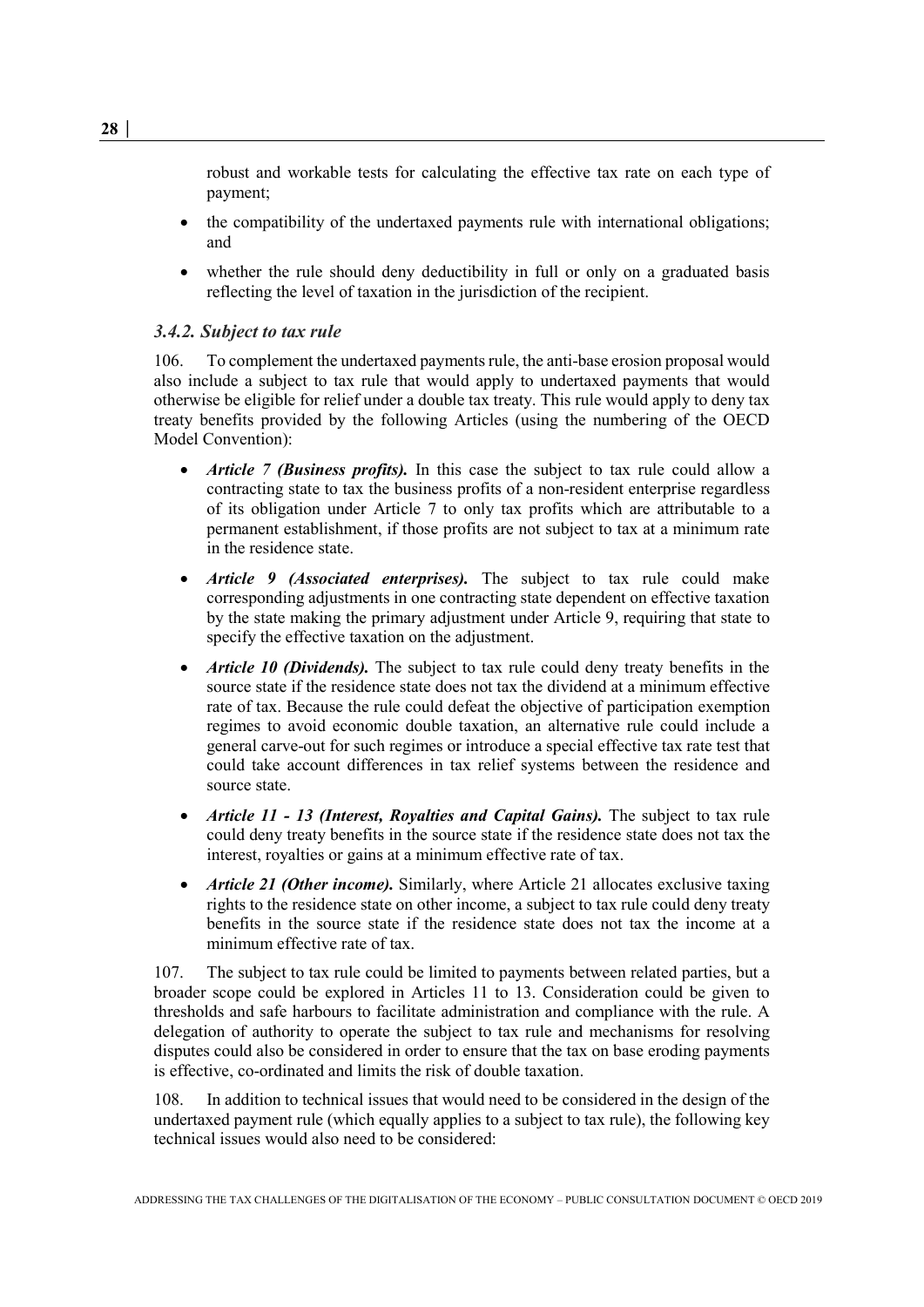- impact on tax exemptions accorded to dividend distributions in order to mitigate double taxation of such dividends that should probably not be affected by a subject to tax rule;
- information that a payee would be required to provide to payers and withholding agents in order to support a treaty benefits; and
- impact on certain categories of taxpayers (e.g. individuals, pension funds, charitable organisations).

#### <span id="page-29-0"></span>**3.5. Rule co-ordination**

109. Because the various elements of the anti-base erosion proposal are intended to tackle the same structures there is the possibility that these rules will overlap to a certain extent. Given the potential for overlap an ordering rule would be necessary. There are at least two design options for such an ordering rule: a rule that could be applied on a payment by payment basis or a more systemic approach that would switch off the application of one rule if an MNE was based in a jurisdiction that had introduced the other rule. Further technical work would need to explore these overall approaches and then also establish the order in which they would be applied.

#### <span id="page-29-1"></span>**3.6. Questions for public comments**

110. Commentators views are requested on the policy, technical and administrability issues raised by the proposals described above, including those raised in paragraphs [100](#page-26-1) and [105.](#page-27-2) In particular, comments are specifically requested on the questions set forth below:

- 1. What is your general view on this proposal? In answering this question please consider the objectives, policy rationales, and economic and behavioural implications of the proposal.
- 2. What would be the most important design considerations in developing an inclusion rule and a tax on base eroding payments? In your response please comment separately on the undertaxed payments and subject to tax proposals and also cover practical, administrative and compliance issues.
- 3. What, if any, scope limitations should be considered in connection with the proposal set out above?
- 4. How would you suggest that the rules should best be co-ordinated?
- 5. What could be the best approaches to reduce complexity, ensure early tax certainty and to avoid or resolve multi-jurisdictional disputes?

111. In their responses commentators are invited to draw on experiences from the operation and design of existing rules that they consider would be helpful for this discussion.